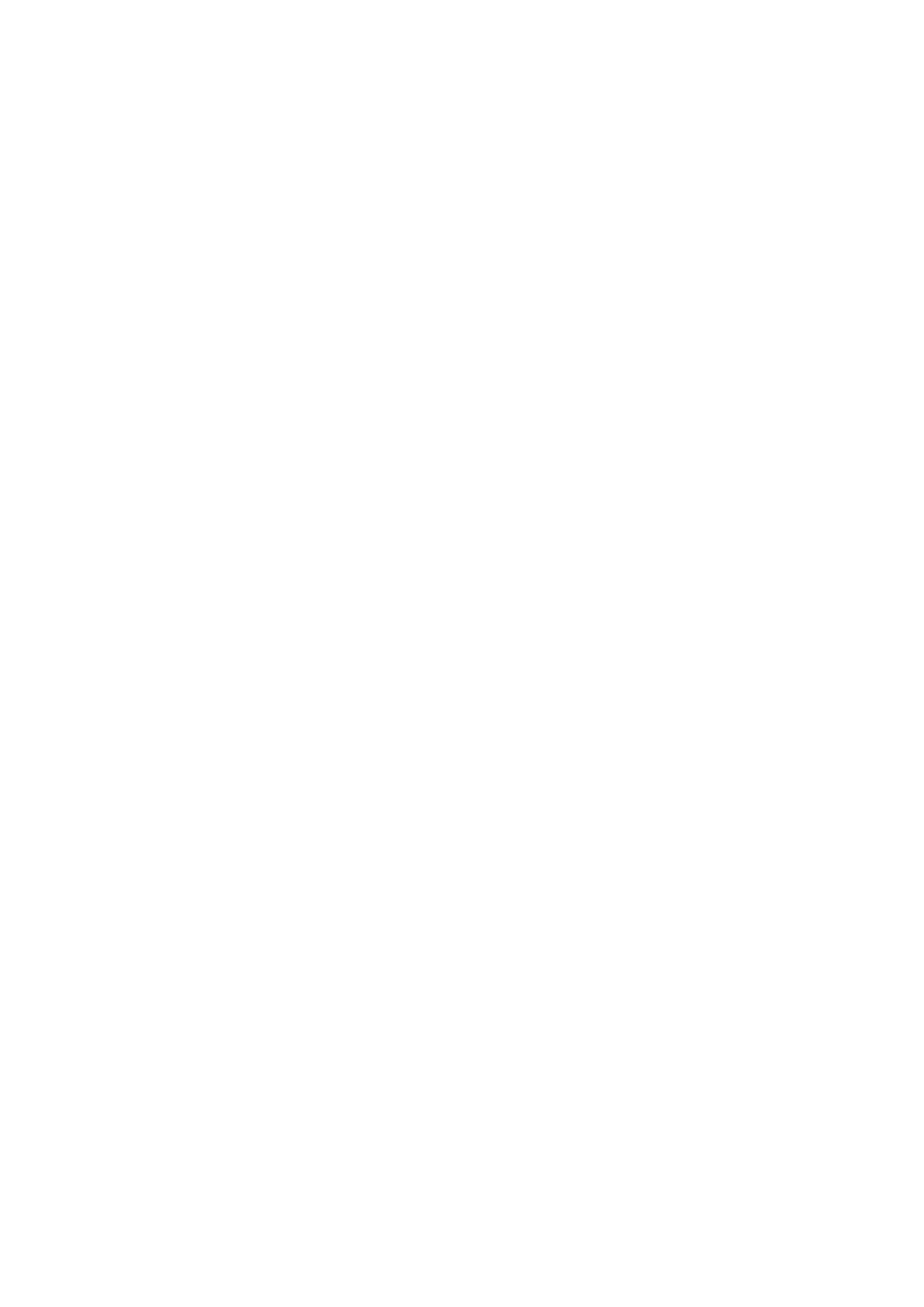# An Ultra Small Real Time Multi Tasking Kernel for Embedded Applications

# Mario Trams

[Mario.Trams@digital-force.net](mailto:Mario.Trams@digital-force.net)

#### Abstract

Scope of this paper is the discussion of the basic principles as well as an actual implementation of a tiny real time multi tasking kernel for small embedded applications. Although it does not provide the same functionality as known from "regular" operating system kernels, the presented kernel can be considered as some kind of a micro kernel. Despite the fact that this work does not present fundamentally new concepts, it has been found worthwhile publishing this design in a comprehensive form, hence making it available for the world.

# 1 Introduction

When speaking about small embedded systems I'm referring to midrange–class micro controllers such as PIC–, ATmega–, or 8051–based systems.

Typically, implementing (pseudo–) concurrency in a very simple way is by making use of timer interrupts, or interrupts in general.

When there are some things to be done periodically, you could make use of a simple timer interrupt. For instance, when there are two routines A and B to be executed regularly, you could call A in every even occurrence of the timer interrupt and B in every odd occurrence. This limits the run time of routines A and B to at most one timer interval, which might be difficult to guarantee. Furthermore this approach is not really useful for implementing multiple persistent tasks.

Yet another way is to implement this pseudo– concurrency within a main software loop. But here it is also quite difficult to achieve a reasonable task or function scheduling. Just imagine again two functionalities A and B that are to be embedded into a single endless loop. Sometimes A is blocking because it is waiting for something. So does B. It might be possible to implement such a system, but it will usually result in a complete mess of nasty and mostly unreadable code. Much of the code will take care about the scheduling and the actual functional flow of A and B won't be visible at all. In case of a strong interaction between the involved tasks some kind of coroutine–model might be ok. But this definitively does not work well for multiple and formally independent tasks.

As I will show throughout this paper, it is possible to implement a simple multi tasking mechanism with little effort even for small embedded systems. The presented system is targeted for 8051–based micro controllers and requires a stunningly low amount of less than 600 bytes of code. Furthermore this system has been extensively analyzed regarding its timing behavior and therefore is a good base for fine-grained

real time applications.

First of all, this paper will provide a short overview for the basic requirements of the kernel. Next some basic principles and features are discussed, before I describe the actual implementation and various details of it. A discussion of timing aspects is included as well, which is important for real time applications. The paper rounds up with the kernel API description and a small exemplary firmware design making use of the kernel.

Apart from the technical aspects this paper has been written to be somewhat self–containing. That is, the reader does not need to have a larger background in operating system theory — although this would be a plus, of course.

# 2 Basic Requirements

# 2.1 Reduce to the Essentials!

When it is coming to rather small systems having just a few kilobytes of code and data memory it is really crucial to keep unnecessary expenses at an absolute minimum. From a formal point of view, any kind operation system is unnecessary. Nonetheless an operating system is important because it is helping to structure complex systems, hence making the overall system more understandable and less errorprone by reusing well-understood and approved basic function blocks. Usually, operating systems provide a vast amount of functionality. But for a multi tasking operating system there is just one essential function to be provided: Transparently achieve a pseudoparallel execution of multiple threads or tasks.

Exactly this target is aimed by the work presented here. Nothing more. All other things one might expect from something called "operating system" such as input/output, communication between tasks etc. is left for the actual application. So what is getting outsourced from the system/firmware designers point of view is purely the multi tasking functional-

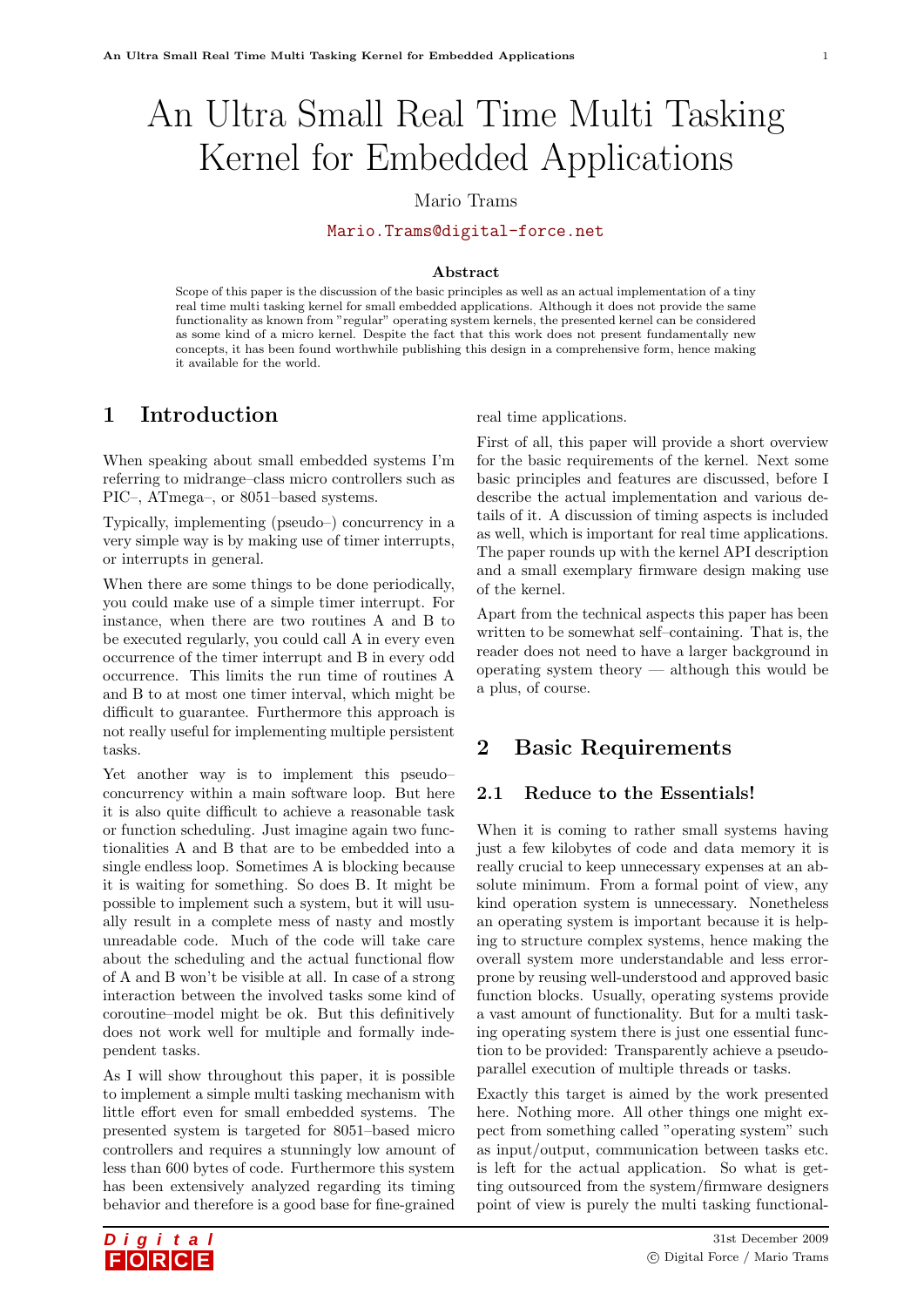ity.

# 2.2 Task Model

The task model is to be fairly simple and as usual: Each task has its root function, essentially representing the task. There is no difference when compared to processes or threads on regular operating systems.

What is surely missing is a protection/isolation of different tasks from each other and the kernel itself. That is, a single task can easily disturb or crash other tasks or the whole firmware. This is no artificial restriction. It is coming from the fact that tiny micro controllers do not provide mechanisms such as virtual memory or privilege levels. Even though it would be nice having these features, this lack of protection does not pose a disadvantage when compared to traditional firmware coding.

#### 2.3 Preemptive Scheduling Model

Actually, this is a trivial conclusion coming from the requirement for a transparent multi tasking. I.e. the single tasks do not necessarily need to be aware of the fact that there are running other tasks besides them. That is, sooner or later a running task will be temporarily forced to sleep while another task will resume its operation.

As I will show later, a commonly used time slice mechanism has been employed here.

## 2.4 Target Architecture

The kernel has been primarily targeted for the 8051 processor architecture, and in particular the FX2LP from Cypress Semiconductor [\[1\]](#page-20-0). Although a few FX2LP-specific functionalities have been used, it should be easily portable to other 8051-based architectures.

Due to efficiency, much of the code has been written in (inline) assembly language. This makes it more difficult to port the kernel to other processor architectures. However, as this kernel is rather small and just consists of a hand full of rather short functions, it should be no big deal to port it to almost arbitrary architectures. The only prerequisite is that these other target architectures provide similar or better stack manipulation mechanisms as the 8051 does.

#### 2.5 Programming Language

The preferred language is C. As compiler for this specific FX2LP implementation the free Small Devices C Compiler (SDCC [\[2\]](#page-20-1)) has been chosen. This one is doing a fairly good job. With little modifications it should also be compatible with other compilers such as KEIL.

# 2.6 All–in–one Compilation

Usually, for small embedded applications designed to serve a specific function there is no need for an on-demand program loading. There is just a single persistent firmware that is consisting of the kernel, a couple of application tasks and possibly some additional application-specific stuff such as interrupt routines.

Furthermore it is assumed that there is a fixed number of tasks that is known at compile time. That is, neither a task can terminate in that sense, nor new tasks can be spawned dynamically. Perhaps this is worth to be considered for a future enhancement, as this is a quite useful feature.

This allows to consider the whole firmware as a single project that becomes compiled in one piece. So there is no need for relocatable code.

Another advantage of such a design is that various settings and adjustments can be done at compile time, hence resulting in optimal code size.

# 3 Operational Principle

Roughly spoken, the operation of the system as a whole can be summarized as following:

- Initially, all tasks have to be made known to the kernel by means of registering their root functions.
- The kernel is to be fired up, the tick timer becomes started, and the first task is starting to execute.
- Once a timer interrupt occurs, the currently running task becomes frozen and another one becomes activated.

Basically that's everything. The details are somewhat more tricky, of course.

# 3.1 Context Saving/Restoring

The basic question coming up is: How we can freeze and later on resume a task? For simple designs with interrupt routines, an interrupt routine needs to save all processor registers that it is using throughout its execution, and later on restores these registers immediately before returning back to the regular code.

In that sense, the "regular code" is the one and only task.

When we want to switch between multiple tasks it is not sufficient to just keep the CPU registers of an interrupted task in mind. Instead, the whole state needs to be considered.

The state of a task consists of:

• all relevant CPU registers.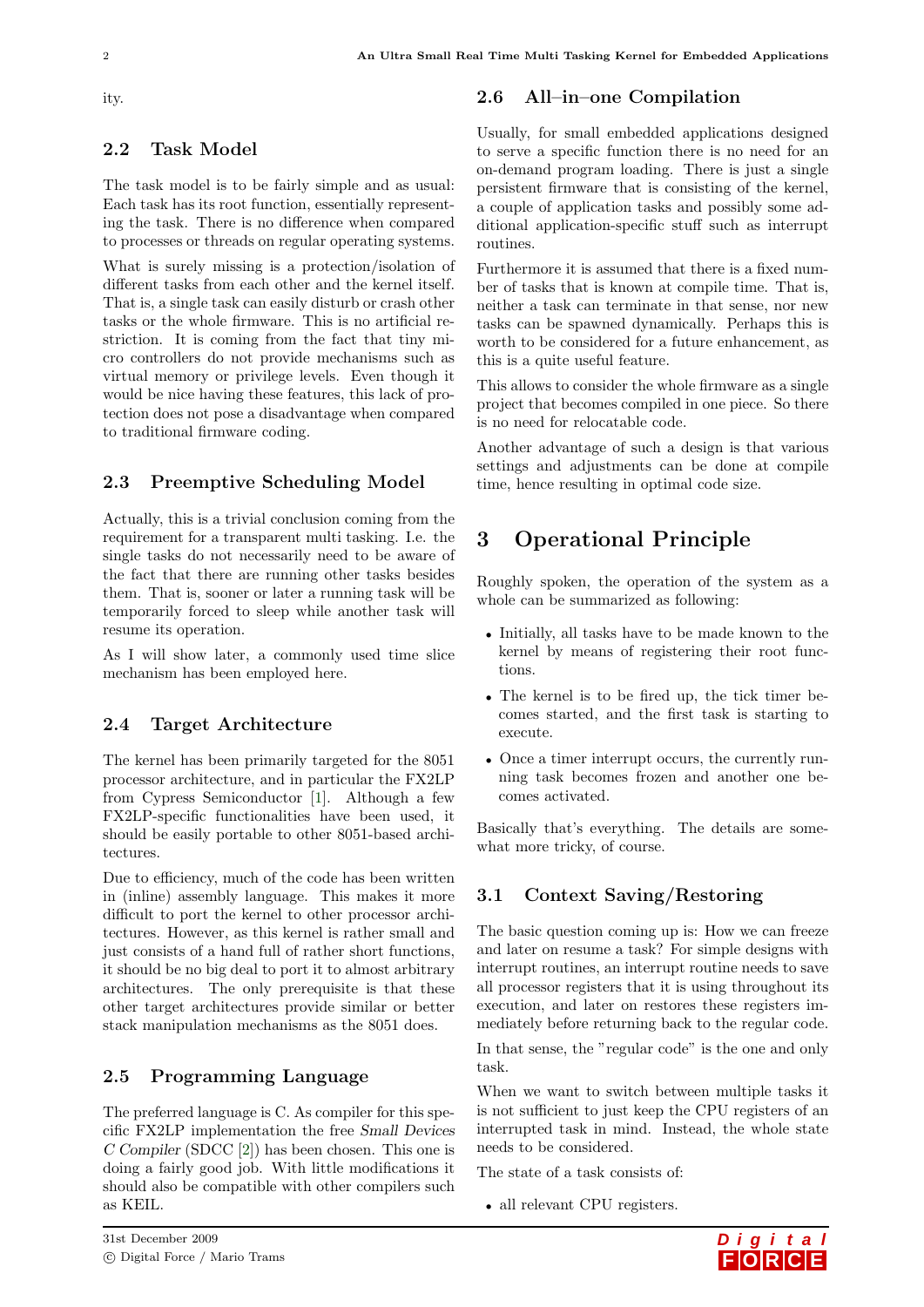- the stack carrying vital function flow information (return addresses etc.) as well as possibly local variables
- the heap that is used for more or less static variable space allocation

Switching the processor from one task state to another task state is generally referred as context switch.

For processor architectures providing virtual memory support such a context switch with regard to the stack and heap can be mostly reduced to an exchange of the page tables. Some processors do even support multiple register banks that eliminate the need to safe most of the CPU registers to a certain extend.

Many of these features are usually not (yet) available in tiny micro controllers. So all of this work needs to be done manually.

What is playing a little bit into our hand is the fact that the whole firmware is to be compiled as a single project. In the particular case of the SDCC all local variables of all functions will be located either on one global heap or on the stack. Effectively, this eliminates the need to exchange the heap when switching between tasks.

For this 8051–based implementation there has been made the restriction that the stack is at most 128 bytes in size and is located in internal RAM from  $0x80 - 0xFF$ . All relevant registers that belong to a task's state will be also put onto the stack. In order to freeze the state of a task the whole stack resp. the used area of the stack needs to saved somewhere. So there are needed 128 bytes of context memory per task.

# 3.2 Scheduling Strategy

The scheduling strategy, i.e. the mechanism to answer the question "Which one of the tasks is to get the CPU next?" has been laid out as a very simple round–robin strategy without any priorities. So the available processing time usually becomes evenly distributed across all tasks. "Usually", because every task has the capability to suspend itself for a certain time. This will be discussed later on.

# 3.3 Tick Timer / Time Slice Length

Another aspect of a multi tasking kernel that is specially important with regard to real time requirements is the length of a time slice. The shorter the time slice, the more often the scheduler is called and the more often different tasks will get some CPU time. A logical drawback from this is that the smaller the time slice the more CPU time will be spent for switching between tasks.

Because the requirements for the time slice length might be different for different applications, its se-



# 3.4 Additional Gimmicks

Although the explained goal was an absolute reduced function set of the kernel, there have been added a few useful add–ons.

#### 3.4.1 CPU Clock Selection

The Cypress FX2LP can run at 12MHz, 24MHz, or 48MHz. The frequency to be used as regular operating frequency can be selected via #define and hence becomes fixed at compile time.

#### 3.4.2 Dynamic Frequency Reduction

Energy can be saved when the clock frequency becomes reduced. When all tasks have nothing to do and are sleeping, the clock frequency can be reduced without any impact on overall performance.

For this Cypress FX2LP implementation the clock can be reduced from 48MHz or 24MHz down to 12MHz.

Unfortunately, timers inside the FX2LP (including the timer used for the kernel tick timer) are fed by the CPU clock. As a result, switching between frequencies is associated with minor inaccuracies in the timing. In cases where these inaccuracies are problematic or clock switching is not desired at all, the dynamic clock reduction can be disabled at compile time. This also saves a few bytes of code.

In case the regular operating frequency is already 12MHz, the switching code won't be included automatically.

#### 3.4.3 Sleep Functionality

Sometimes it is useful to put a task to sleep for a certain time. So there is a kernel function available that can be called in order to put the calling task to sleep for a given number of kernel ticks or time slices.

#### 3.4.4 Suspend Functionality

There is also the capability for a task to suspend itself without a dedicated suspend time. Instead, the task will become rescheduled at the next occasion.

Such a capability is useful for communication among application tasks, or in general when a task needs to wait for a specific event (polling). In such a case it is usually better for the task to release the CPU, hence giving other tasks a chance to get some CPU

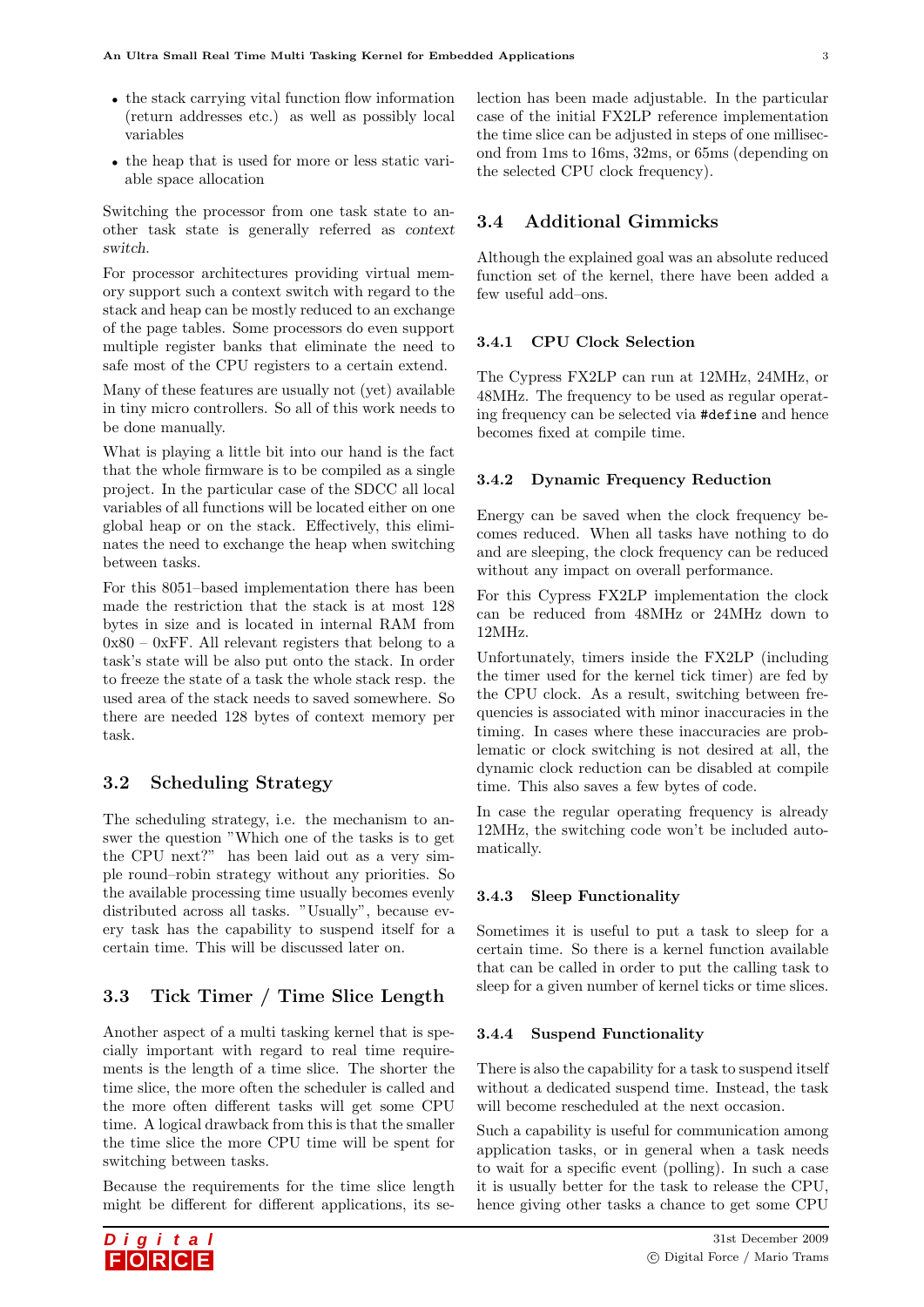time. This is important because one of the other tasks might be responsible for generating the awaited event. Without the capability for a task suspend, the task would poll for the event until the end of the time slice and many CPU time would have been just wasted.

# 3.4.5 Kernel Tick Counter Retrieval

The kernel is keeping an internal 16 bit tick counter that is incremented with every kernel tick timer interrupt. An application task can fetch the current counter value and evaluate it. This feature can be used for simple time measurements. A typical application is the detection of timeout conditions.

## 3.4.6 Optional Kernel Semaphore Support

The Kernel is providing support for semaphores as a primitive for inter process communication (IPC). Because this support increases the kernel code size quite a lot (about 90 bytes have been observed), kernel semaphore support can be optionally enabled with a simple #define.

## 3.4.7 Critical Section Support

More than one task accessing dedicated resources is a common scenario. Imagine two tasks that write logging messages into a serial console or access data in one EEPROM.

Dealing with these issues has been addressed by the support of so–called Mutexes, an abbreviation for mutual exclusion. Mutexes are application–defined. A single mutex is associated with a certain unique resource. Retrieving (request for entering a critical section) or releasing (leave the critical section) a mutex is handled by small macros.

These macros make use of kernel semaphores in case their support has been enabled. When no kernel semaphores are available, other code will be automatically used. Then, semaphores will be handled completely at the application level. While this is functioning identically from a semantic point of view, it can cause some side effects such as formally unnecessary context switches.

#### 3.4.8 Task Synchronization Support

Another common situation is the need for synchronization between two or more tasks. I.e. one task needs to wait until another task reached a certain point of its execution.

There is provided a simple mechanism where a task is blocking its further execution once it reached a certain point. This point is called Barrier.

Other tasks or some independent interrupt service routine might clear that barrier so that the waiting

task can continue its operation. While passing this cleared barrier, it will become set automatically so that the task will be blocked again when reaching that point in future.

Similarly to mutexes, barriers are supported by macros that make either use of the kernel semaphores or are handled completely at application level.

# 4 Implementation Details

## 4.1 General Structure

A broad schematic view of the kernel is given in figure [1.](#page-6-0)

There are shown the vital functions (by means of C functions) of the kernel. Actually, these are almost all functions of the kernel.

The figure also shows execution times of various functions. These times apply for the Cypress FX2LP with the following assumptions:

- The CPU clock is running fixed at 48MHz. For 24MHz and 12MHz it is ok to multiply the times by 2 resp. 4.
- There is no clock frequency switching enabled.
- The so–called stretch–value for accesses to external memory is set to zero, meaning that no extra instruction cycles are inserted when accessing external memory. Notice that external memory also refers to the 16kB of memory included in the FX2LP!
- Kernel semaphore support has been disabled.

More about the timing will be discussed later in section [5.](#page-12-0)

As it can be seen, there are two ways how the kernel can be entered. One is a more or less direct way by calling either sleep() or suspend(). Because of the requirement for a preemptive multi tasking the kernel can be also entered through the tick timer interrupt.

The individual steps when a tick timer interrupt occurs can be roughly summarized as following:

- 1. Immediately after entering timer2\_interrupt() vital CPU register contents are put onto the stack.
- 2. The kernel tick counter becomes incremented.
- 3. schedule() is entered.
- 4. The next task to be scheduled will be determined using a simple round–robin mechanism.
- 5. There are three cases:

(a) It turns out that no task is runnable. In this case the state of the current task will be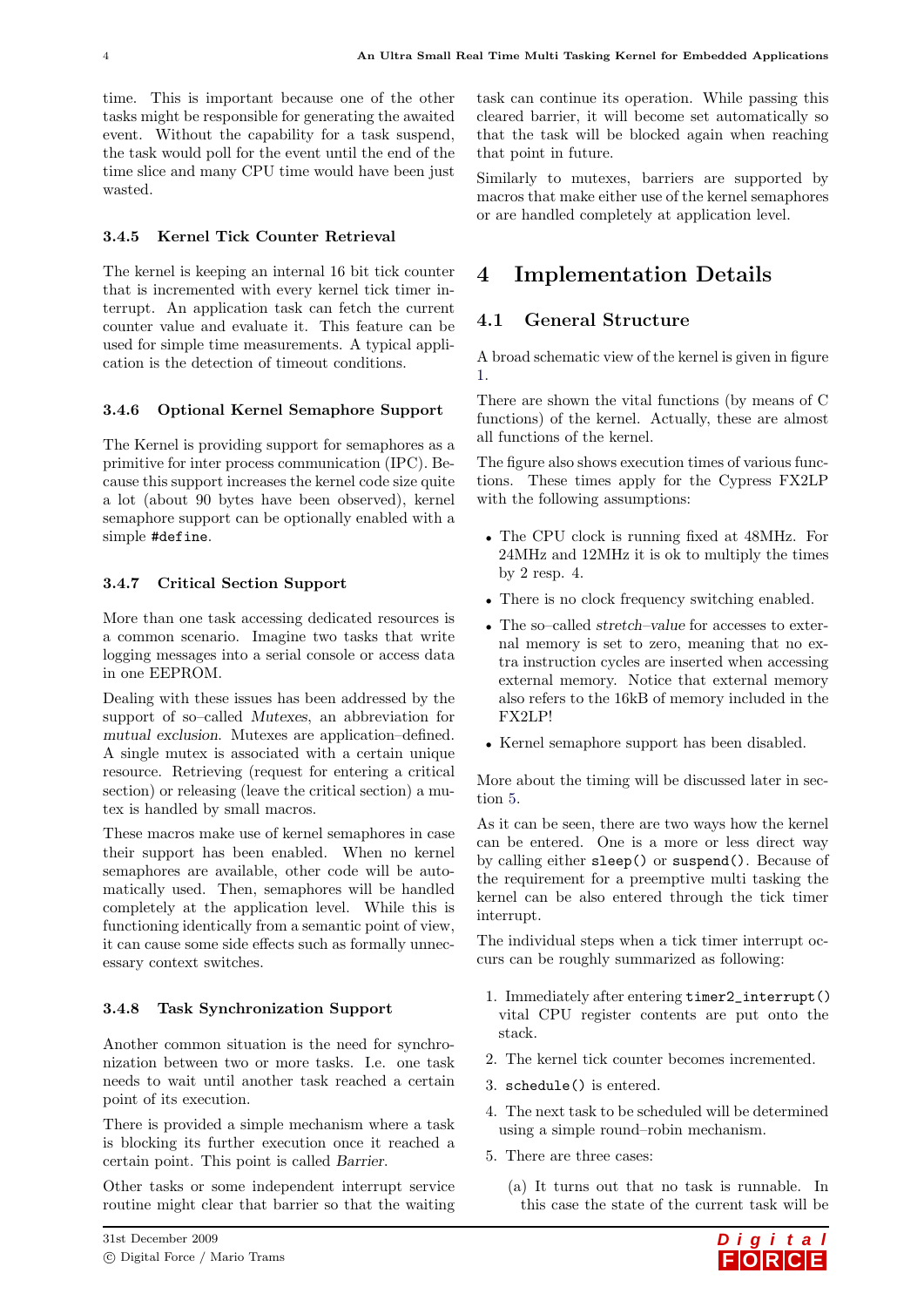

<span id="page-6-0"></span>Fig. 1: Basic Structure of the Kernel System (Times relate to FX2LP at fixed 48MHz and zero stretch for external memory)

saved into its specific context memory by calling save\_current\_state() and schedule() is left towards start\_idle\_task(), where a dedicated idle task will be entered.

- (b) Another task than the currently active one is to receive some CPU time next. Here the current state will be saved as well and the kernel proceeds with restore\_state\_and\_resume\_task(). There, the stack will be restored with the information stored in the context memory of the according (next) task before it will be resumed.
- (c) The same task that has been interrupted is due to keep the CPU because no other task is runnable. So there are no task context opera-



tions necessary and the flow can continue with resume\_task().

6. In resume\_task() the registers will be restored with the values that have been previously saved on the stack. Then the CPU will be effectively handed over to the task. This effectively happens in enter\_active\_task().

The flow in case of the direct kernel calls via sleep() or suspend() is more or less self–explaining. As it can be seen, sleep() is effectively making use of suspend(), while additionally preparing a sleep tick timer for the calling task. Essentially, suspend() is putting the current values of all relevant CPU registers onto the stack in the same way as it is done in timer2\_interrupt(). So from point of view of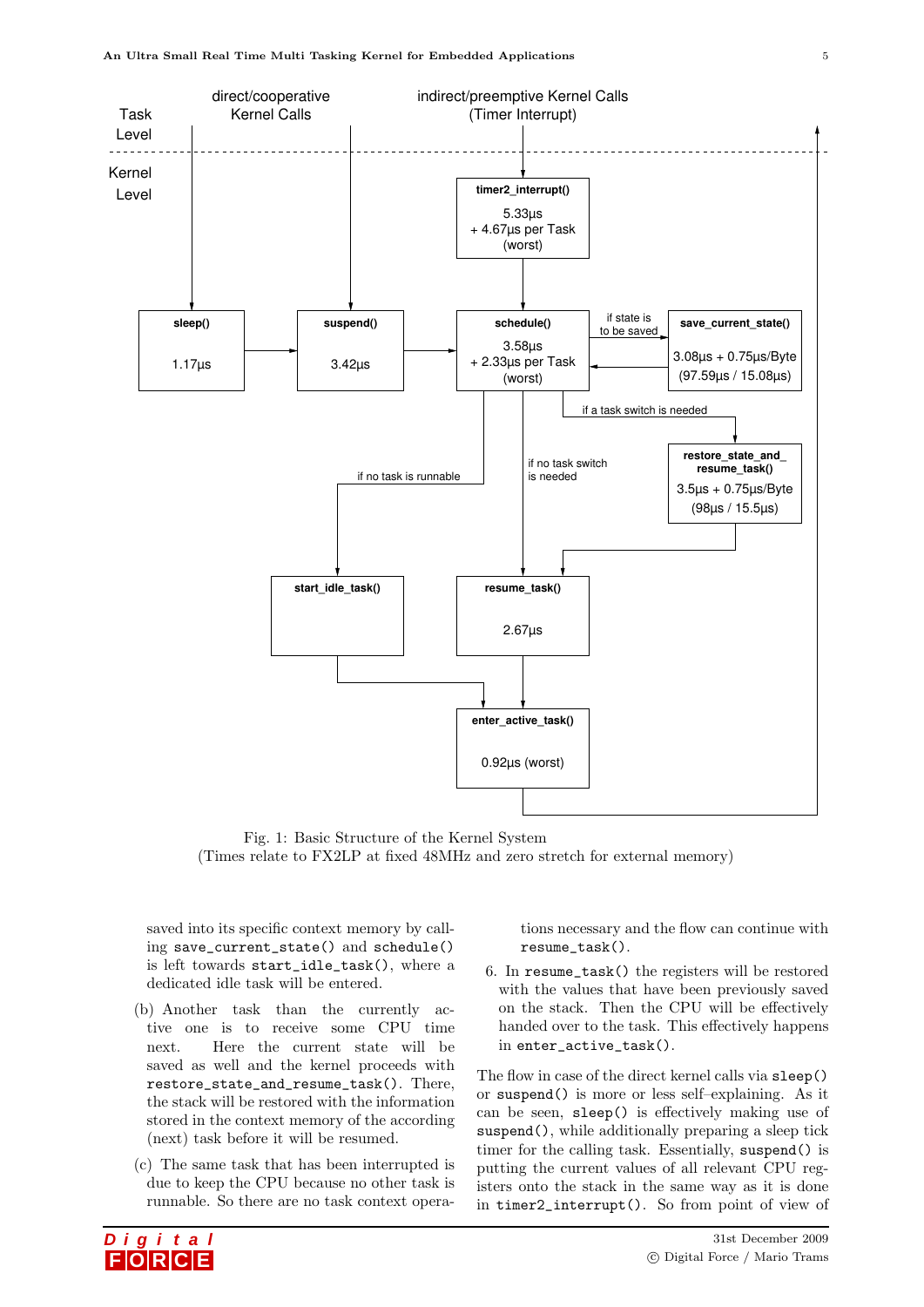schedule() and all remaining functional blocks in the flow it does not matter whether the kernel has been cooperatively entered or preemptively via tick timer interrupt.

It should be noted that from a technical point of view all functional blocks that are visible in figure [1](#page-6-0) have been implemented as C functions. However, it is obviously mostly pointless to consider them as functions but merely as routines. For instance it is obvious that schedule() is not calling resume\_task(). When schedule() is left towards resume\_task(), the flow will never return back to schedule(). An exception is save\_current\_state().

Most of these functional blocks are treated as C functions with the intention of having a structured code. But they are entered not by calling them but by directly jumping into them. Of course, sleep() and suspend() as well as all other kernel functions that are externally available have to be called normally.

# <span id="page-7-1"></span>4.2 Task State and Context Memory

It has been already described that the state of a task consists of its stack contents and some CPU registers. What are the registers of interest here?

- The general accumulator ACC.
- The program status word PSW.
- The so–called data pointer DPTR consisting of the two 8 bit halfs DPL and DPH.
- The special register B that is used for some arithmetic operations.
- The eight general purpose registers  $RO R7$ .
- The (soft) base pointer register BP.
- The stack pointer SP.
- The current program address of the task represented by PCL and PCH (not directly accessible as registers).

For a few of these registers there need to be added some more words.

- In the particular case of the Cypress FX2LP there is support for two data pointers DPTR0 and DPTR1. The SDCC is not aware of the second data pointer and does not make implicit use of it. Therefore it is not considered as part of the task state. In case an application is making use of both data pointers, the second data pointer as well as the selection register (DPS) need to be handled too.
- The 8051 architecture is supporting four register banks for  $R0 - R7$ . The currently active set can be chosen via control bits within PSW. The SDCC as of version 2.9.0 does not make implicit use of this feature and does not alter the according bits within PSW. The kernel assumes that only the very first register bank is used and accordingly safes

only these registers. In case an application is making use of multiple register banks, the kernel needs to be extended by also handling these register banks. Although this is not a big deal, it costs additional time and space.

- In case the SDCC has been advised to generate reentrant code for functions, especially when the compiler option --stack-auto is used, the parameter passing for function calls as well as local variables of functions will be allocated on the stack. This is a common mechanism that is not to be discussed here. But for this mechanism there is a so–called base pointer, or BP required. Because the usage of BP within an application is very likely, this register (RAM location, actually) will be saved as well.
- **Important:** Depending on certain 8051 derivatives and application requirements there might be also other registers that need to be saved (for instance auto pointer registers etc.). That should be checked in detail then! If additional registers are used, their save/restore handling needs to be added to the according kernel routines.

Due to reasons of simplicity, all registers are saved onto the stack. So after saving them, the stack can be considered as a complete representation of the according task state.

Because the maximum stack size is assumed to be 128 bytes, there need to be reserved 128 bytes per task. Figure [2](#page-8-0) illustrates the structure of such a task state data set.

Figure [2](#page-8-0) should be mostly self–explaining. Just before the task is calling the kernel or a tick timer interrupt is to occur, the stack pointer is at a position T\_SP[1](#page-7-0) . Then the current program counter will be automatically put onto the stack (PCL and PCH). Finally all remaining registers are saved by the kernel onto the stack.

When the kernel stores the current stack contents into the context memory, it just copies the relevant (used) data  $-$  i.e. from the beginning of the stack up to including offset  $T_S P + 16$ . Copying only relevant data saves plenty of time, as the stack is usually used just fractionally and there's a lot of unused space.

The very last byte of the task state structure is used to store the stack pointer itself. Of course, due to the dynamic nature of the stack the stack pointer itself needs to be stored at a fixed location. Although it could be also stored at a separate location, the last task state structure offset is a good place because in this implementation of the kernel the last two stack bytes cannot be used due to technical reasons.

So overall the maximum stack size is 126 bytes. For the application tasks it can be stated that they can fill the stack with up to  $126 - 16 = 110$  bytes.

<span id="page-7-0"></span><sup>1</sup> Actually **T\_SP** + 0x80, because the stack is starting at address 0x80.

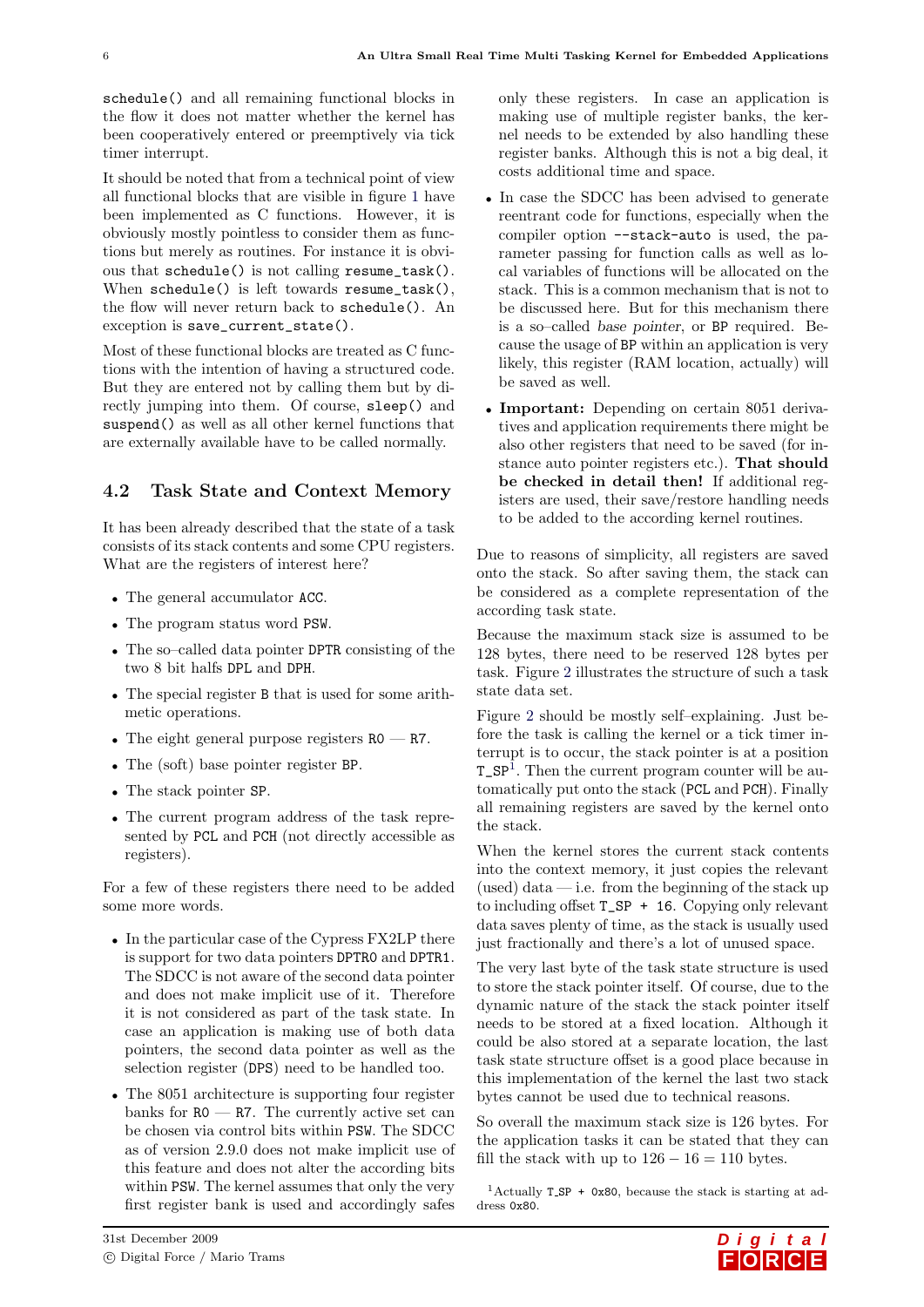

<span id="page-8-0"></span>Fig. 2: Structure of a frozen Task State

Note: In case the application firmware is making use of other interrupts apart from the tick timer interrupt of the kernel, there is less stack space available for the task — depending on the needs of the interrupt service routine(s).

Note: The SDCC has the capability of dealing with a second "soft" stack allocated in external memory that is used for function parameter passing and local variables of functions. This feature can be enabled via the --xstack compiler option (refer to according SDCC documentation [\[2\]](#page-20-1)). The kernel in its current version does not support this external stack. Consequently, making use of this feature will result in a crashing or unpredictable firmware behavior!

The context memory itself is located in external memory. Per default in case of the Cypress FX2LP it has been placed at the very end of the integrated external memory. The definition of the context memory address has been made in a dynamic way so that it becomes adjusted automatically depending on the number of tasks. As there are needed 128 bytes per task, for an exemplary task count of 4 the total context memory is 512 bytes in size and extends from 0x3D00 — 0x3FFF. This needs to be taken into account when the firmware code is making explicit use of external memory or is having the compiler to allocate memory in external memory. Especially with respect to the latter one, the  $-\text{gram-loc}$  and

--xram-size compiler options need to be set accordingly so that the compiler does not place other data across the context memory.

#### <span id="page-8-1"></span>4.3 Scheduling Details

As it has been mentioned earlier, a plain and simple round–robin scheduling scheme is used. This is achieving a fair and easily predictable distribution of the CPU time across all tasks. Technically this has been implemented by a simple method of walking through the task indices. The next task that is runnable will be scheduled then. I.e. when currently task with index N has been interrupted or suspended, the scheduler is checking for task  $N + 1$ , then  $N+2$ , and so on, before starting over with index 0 again. So it might be well possible that the same task N will be scheduled in case there is no other task runnable. This method is just fine for a small number of tasks this kernel will be very likely faced with.

In case there is no task runnable at all the idle task will become activated. This is the case when it turns out that even the task that just has been suspended is not runnable.

Although this mechanism is very simple, there are some technical pitfalls requiring additional and not so obvious precautions to preserve a flawless and fair scheduling.

Because the kernel is not reentrant, the timer interrupt needs to be disabled when the kernel is entered via either sleep() or suspend(). I.e. interrupting the kernel code by itself must be avoided.

Such a temporary tick timer interrupt disabling will also induce a small jitter into the regular scheduling interval, but that's not the point.

What can happen in such a scenario is best explained by having a look at a small example. This example is illustrated by figure [3.](#page-9-0)

The following things happen in this example:

- At a certain point in time task 1 suspends itself.
- While the kernel is active with processing the suspend request the next tick timer interrupt occurs.
- Because the tick timer interrupt has been disabled, it does not become effective yet.
- The kernel normally proceeds with its activities and is about to activate task 2 as next.
- Just before task 2 is about to continue its operation, the tick timer interrupt becomes re–enabled.
- Because there is still a tick timer interrupt pending, the kernel is re–entered immediately through the interrupt without having executed a single instruction of task 2.
- The kernel (in wake of having activated task 2 last time by) proceeds normally, preemptively sus-

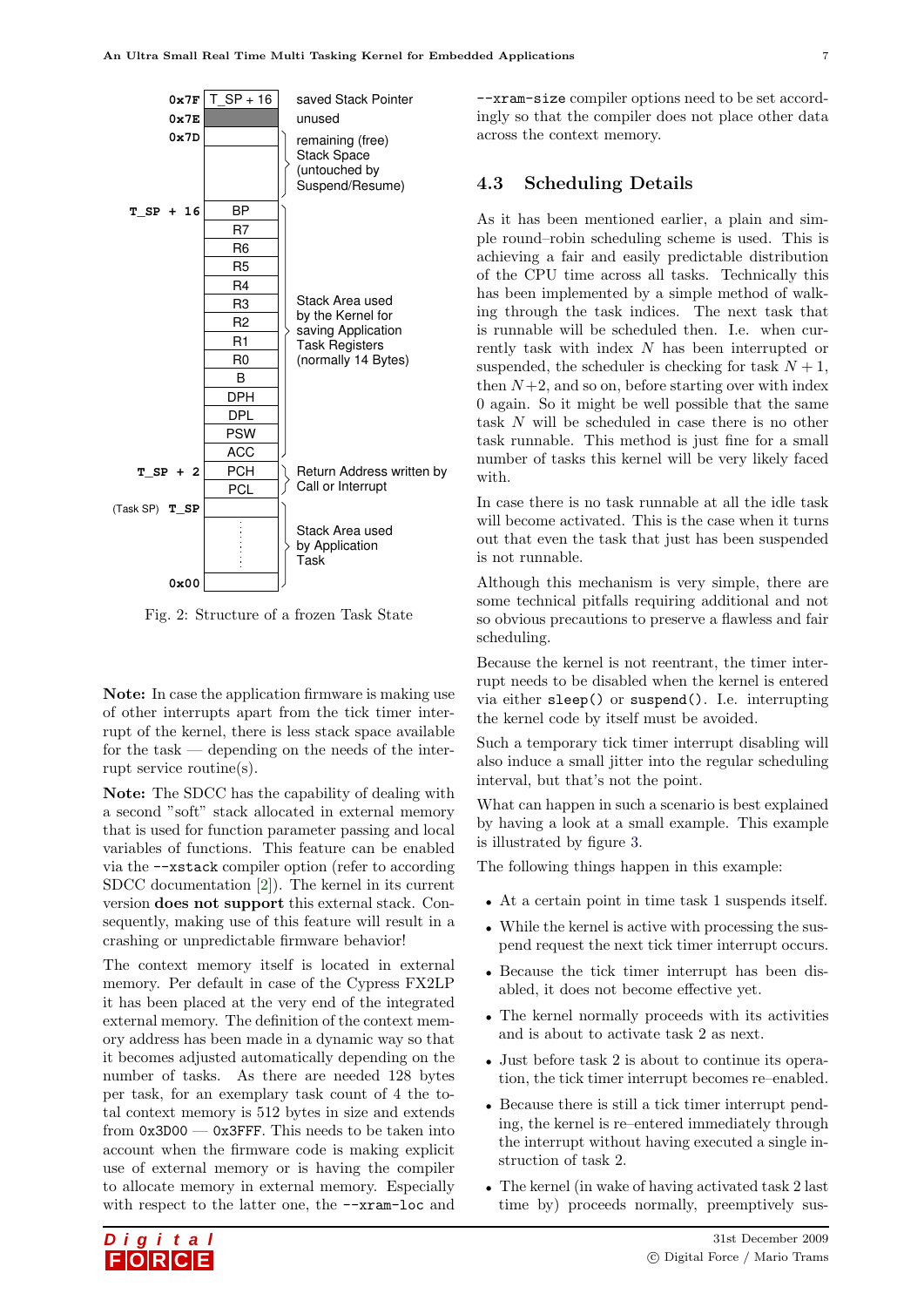

<span id="page-9-0"></span>Fig. 3: An example of a lost task activation scenario

```
pends task 2 again, and activates task 3.
```
So the activation of task 2 has been effectively lost in that case.

Although this might appear uncritical because task 2 very likely receives the CPU next time by, it poses a violation for real time requirements. And even more worse, it can lead to a complete starvation of a single task so that it never becomes activated. Such a case can be constructed easily. Imagine two tasks, where one task "accidently" suspends itself always just a moment before the tick timer interrupt occurs. Here the other task will never receive a single instruction cycle of CPU time. Such a scenario must be avoided by design.

A simple method has been integrated to cancel these situations. That is, whenever the kernel is entered via suspend() (and hence also via sleep()) the scheduler becomes disabled for the next forced kernel activation through a tick timer interrupt.

The drawback of this solution is that a task might be active for almost up to two consecutive time slices. Though, this does not affect worst case reaction times for the overall design. But most importantly, the scenario that a task can starve without having a chance to do anything against it has been eliminated.

## 4.4 Semaphore Support

Semaphores represent an important primitive that is to be used for implementing higher–level synchronization mechanisms such as mutexes and barriers (see below).

The kernel in its initial revision presented herein is providing support for simple binary semaphores. I'm not going to describe all the formal details of a semaphore here. If interested, refer to general operating systems literature.

The semantics behind a binary semaphore is quite simple: At any given time, only one process can "own" this semaphore. Or in other words: A semaphore can be "acquired" exactly once at a time.

When it's coming down to the processor instruction level, acquiring a semaphore needs to be carried out as an atomic operation. Otherwise it might occur that more than one task can have one and the same semaphore at a time. This would result in troubles, of course.

There are two supported semaphores variants: Application level or kernel supported.

For the application level variant, the mechanism employed for acquiring a semaphore has been implemented as a simple spin–lock. This is implemented as a macro as shown in listing [1.](#page-9-1)

<span id="page-9-1"></span>



As it can be seen, there is made a check whether the semaphore to be acquired is already occupied by somebody else or not. When it is in use currently, the task will suspend itself. Doing so is very sensible, as the semaphore needs to be released by another task. When the task that wants to acquire the semaphore does not suspend itself, it is not giving another task the chance to release the semaphore for the remainder of the current time slice. Hence CPU time is just wasted.

Once the semaphore appears to be not occupied any more, the task is marking it "occupied", and hence has got it now.

To make this process atomic, the kernel tick timer interrupt becomes disabled temporarily. Disabling and re–enabling the tick timer interrupt is done with internal macros here. It should be noted that it is needed to disable the tick timer interrupt after suspend() has been called. This is important, because the tick timer interrupt will be inherently enabled by the kernel after a task resume operation.

The disadvantage of such an application level semaphore handling is that it essentially implies an active polling by the task itself. That is, eventually the task needs to be activated over and over again until the semaphore is free. This involves lots of context switches which are quite time consuming.

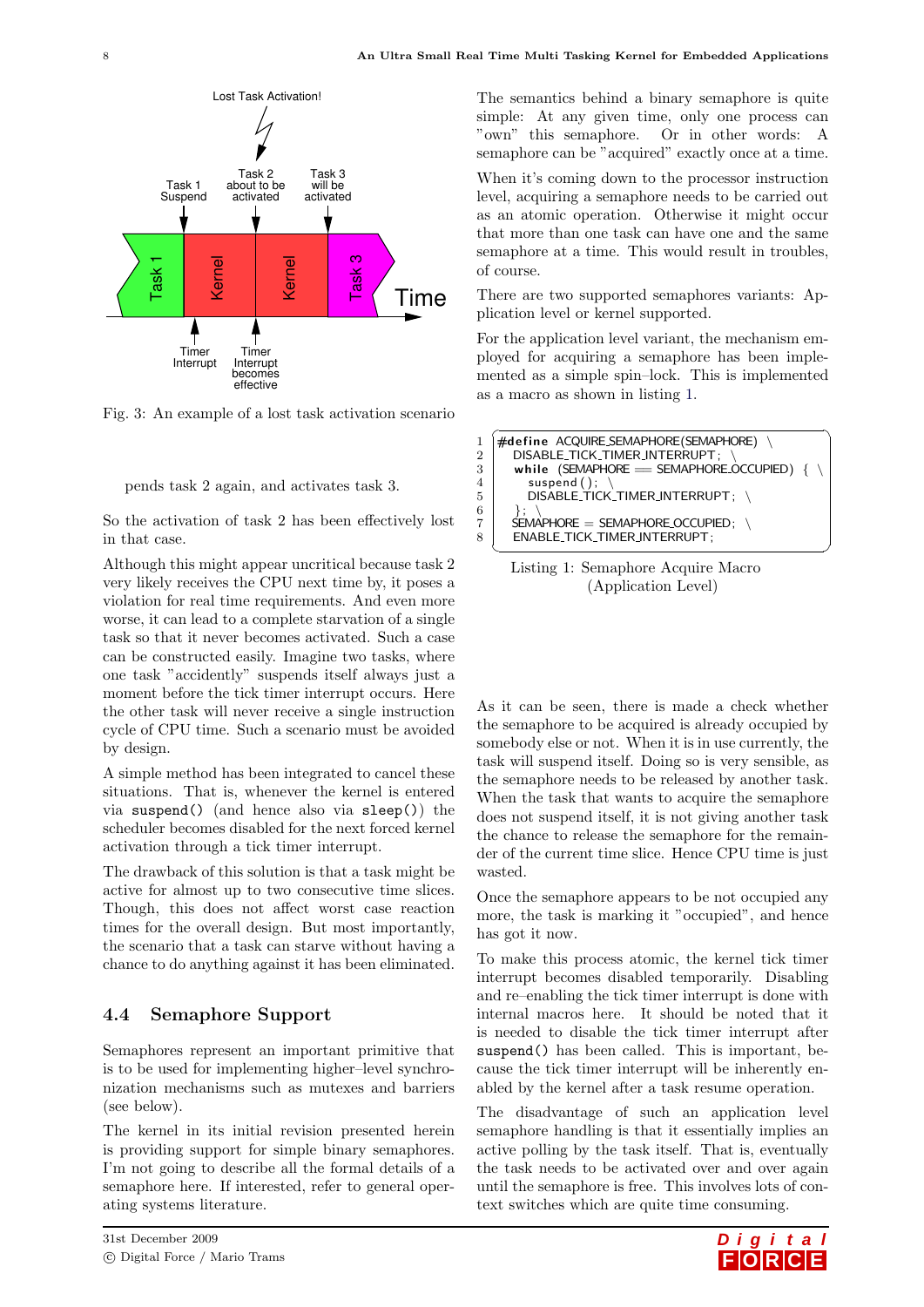To overcome this situation there has been integrated an optional mechanism for semaphore support through the kernel. In this case there will be called a kernel function acquire\_semaphore() when a semaphore is to be acquired. In case the specified semaphore is not occupied, the calling task won't be suspended and the function is returning immediately. Otherwise the kernel internally marks that the calling task is waiting for the given semaphore to be free. Within the upcoming subsequent scheduling decisions (inside schedule()) there is made an additional check whether a task is waiting for a semaphore and whether this semaphore is free. Only when the semaphore is free it will be marked "occupied" again and the according task will resume. Else the task will be kept in suspend.

When a semaphore is to be released, this can be easily done by changing the value of the according variable appropriately. There are no special precautions needed. So this is just a simple assignment.

The kernel semaphore support has been made optional because it is increasing the kernel code size by around 90 bytes (checked with SDCC 2.9.0). However, it should be noted that each time a macro is instantiated for acquiring a semaphore within the application level this costs 19 bytes of code, whereas calling the kernel costs just 10 bytes (including parameter passing and register saving). So when there are more than 10 occasions in the application where a semaphore is to be acquired, it is generally better to make use of the kernel semaphores from this point of view.

Application level semaphores have been based on single bits by making use of the bit–addressable memory range feature of the 8051. Kernel semaphores, however, are based on whole bytes located within the internal RAM of the 8051. Although a single bit would be just fine, the 8051 unfortunately does not support indirect addressing of the bit–addressable memory range. Furthermore, kernel level semaphore support requires additional space of internal RAM (one byte per task) that is needed to store the information for which semaphore a task is waiting for.

Note: There is a potential risk that tasks starve under certain conditions. I.e. they will never ultimately get the semaphore. Although this is a very unlikely scenario, this might be addressed in a future release of the kernel that is implementing a "first come, first serve" policy for semaphores.

#### 4.5 Synchronization Support Macros

Building upon the semaphores (either application or kernel level) there are provided a few macros that are intended for some basic support for what is known from regular operating systems as inter process communication, or IPC. These macros do not provide any real IPC mechanism, but they provide the basic synchronization/handshake primitives needed to



These are two things: Mutexes and barriers. They are shortly described in the following subsections.

#### 4.5.1 Critical Section (Mutex)

Whenever multiple tasks make use of some common resource, their accesses need to be interlocked from each other. Simple examples for such a resource are memory locations used to exchange data between tasks, or an EEPROM controller that is used by multiple tasks for storing some data into a common external EEPROM.

Figure [4](#page-10-0) illustrates a simple example for two tasks sharing a critical section.



<span id="page-10-0"></span>Fig. 4: An example for a Critical Section

When task 1 wants to enter the critical section this request can be permitted immediately. When task 2 wants to enter the critical section this cannot be permitted instantly because task 1 is still within the critical section. Hence task 2 needs to take care about this and cannot enter the critical section. Instead it needs to wait until task 1 is leaving the critical section (at earliest).

The implementation of the macros to be used for entering and leaving a critical section are shown in listing [2.](#page-10-1)

<span id="page-10-1"></span>

|                | $#define$ ENTER_CRITICAL_SECTION (MUTEX) |
|----------------|------------------------------------------|
| $\overline{2}$ | ACQUIRE_SEMAPHORE(MUTEX)                 |
|                | #define LEAVE_CRITICAL_SECTION(MUTEX) \  |
|                | RELEASE_SEMAPHORE(MUTEX)                 |
|                |                                          |

Listing 2: Critical Section Macros

As it can be seen, the mutex handling macros just make proper use of a semaphore. It is required that

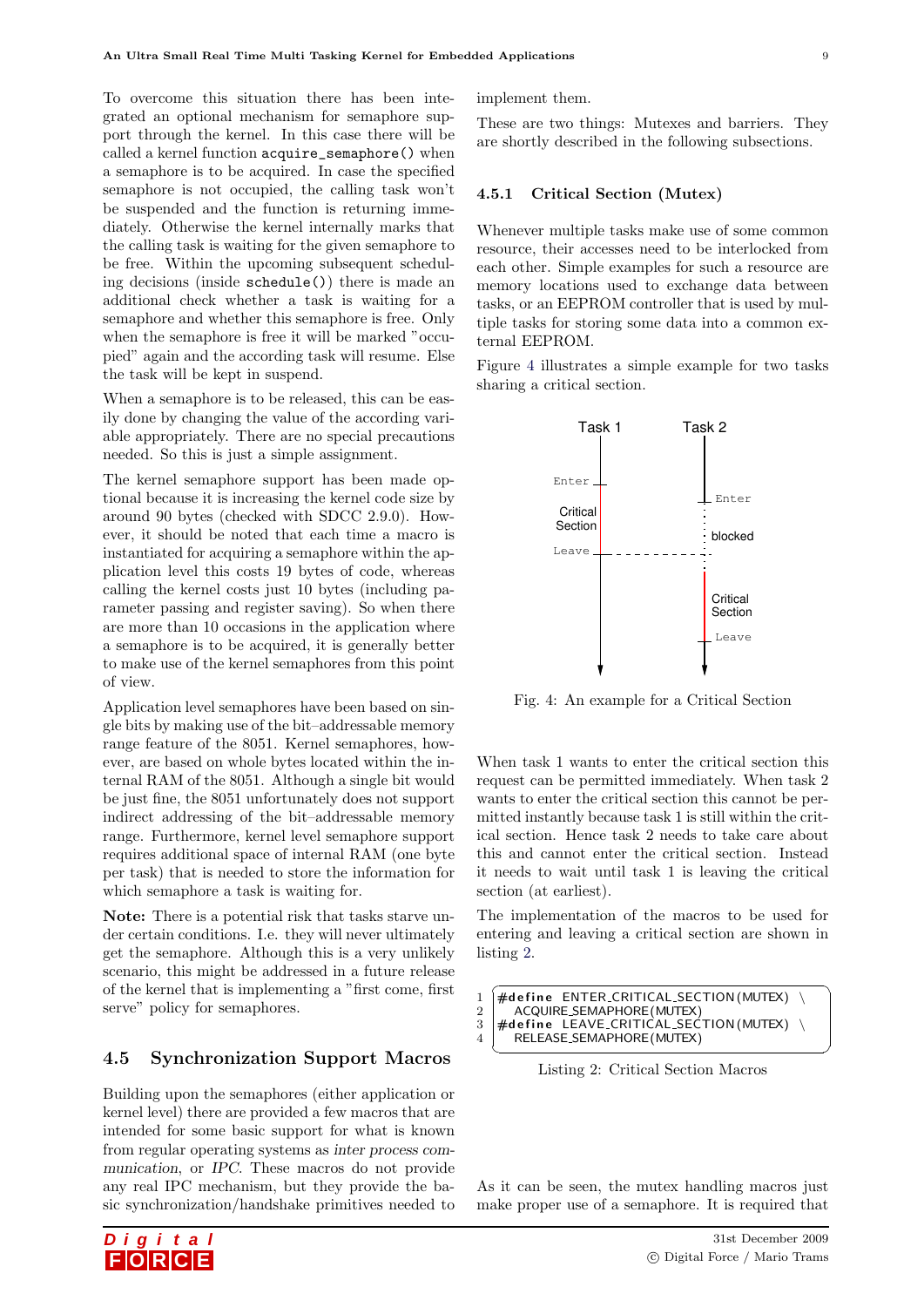the mutex resp. semaphore is marked to be free initially. This is automatically achieved by using a provided macro for the definition of the mutex.

Important: Care must be taken to not make use of critical sections from within an interrupt service routine!

#### 4.5.2 Barrier

Another useful synchronization primitive is a barrier. A barrier can be used to instruct a task to not pass a certain point of execution until there is not given a "go" from another task. When the task passed the cleared barrier, the barrier becomes set automatically.

Notice that a barrier in such explicit sense is not common for regular operating systems. It is merely indirectly present there.

A simple example illustrating the semantics is given by figure [5.](#page-11-0)



<span id="page-11-0"></span>Fig. 5: Barrier Illustration

A semaphore as basic element suits such a barrier very well. That is, the function for acquiring a semaphore serves as the function for checking whether a barrier can be passed or not. The function for releasing a semaphore serves as function for clearing the barrier. Consequently, the according macro definitions are looking as shown in listing [3.](#page-11-1)

<span id="page-11-1"></span>

| $\mathbf{1}$  | $\#$ define WAIT_FOR_BARRIER(BARRIER) |
|---------------|---------------------------------------|
| $2^{\dagger}$ | ACQUIRE_SEMAPHORE (BARRIER)           |
| 3             | $\#$ define CLEAR_BARRIER(BARRIER)    |
|               | RELEASE_SEMAPHORE (BARRIER)           |

Listing 3: Barrier Macros

In contrast to a mutex, the semaphore for a barrier needs to be marked "occupied" initially. This will be done automatically during the definition of a barrier.

Notice that CLEAR\_BARRIER() is the only synchronization macro that is allowed to be used from within an interrupt service routine. This makes it possible to keep a regular application thread sleeping until it is getting awakened indirectly through an interrupt service routine.

#### 4.6 Foreign Interrupts

The kernel itself is making use of timer 2 and its associated interrupt as tick timer. Of course, most firmware designs will need their own interrupt service routines for special purposes.

Formally, such "foreign" interrupt service routines can coexist besides the kernel. There is just one important requirement: An interrupt service routine must never get interrupted by the kernel resp. its tick timer interrupt service routine. Vice versa there is no problem.

Bad things happen whenever the kernel interrupts another interrupt service routine. This is, because an interrupt routine will always run within the context of the task that has been interrupted by it. When this routine becomes interrupted by the kernel and the kernel carries out a context switch, this partly executed interrupt will be suspended as well. Besides the fact that this delays the completion of this interrupt routine, which is usually not wanted, this causes some other confusions as well.

A simple solution for this issue is to give the kernel tick timer interrupt the lowest priority among all available interrupts.

The FX2LP implements a default (natural) prioritization of all interrupt sources, where the priority of the kernel tick timer interrupt is 6 (0 is the highest and 12 the lowest priority). So there are 6 more interrupt sources (interrupts 7–12) that still have an higher priority. The FX2LP does also implement a high and a low priority group for interrupts. Within these groups, the natural prioritization applies. Per default all interrupts are assigned to the low priority group. So all that needs to be done is to put the 6 interrupts with a naturally lower priority into the high priority group. Then the kernel tick timer interrupt has the lowest priority and it is impossible that it can interrupt another interrupt service routine.

Exactly this method is employed by the kernel.

Note: Placing interrupts 7–12 into the high priority group makes them automatically higher prioritized than interrupts 0–4. In case this is not desired, the application might also place interrupts 0–4 into the high priority group. This would match the default (natural) overall prioritization except that the kernel tick timer interrupt has the lowest priority.

Note: Applications that have other (incompatible) requirements for the interrupt prioritization cannot

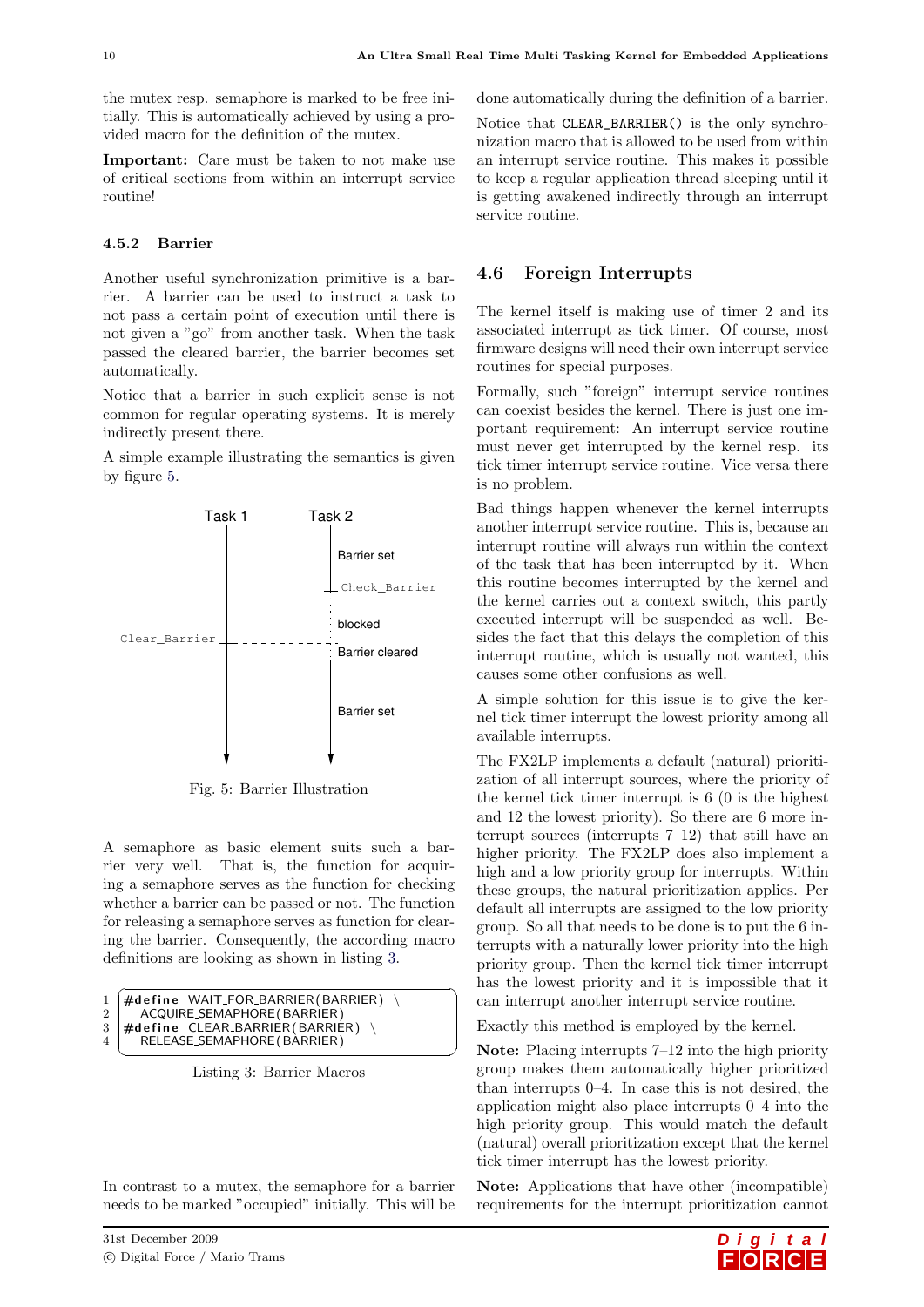be directly used. Other mechanisms need to be implemented here. I.e. context switches need to be avoided somehow in the critical cases.

# <span id="page-12-0"></span>5 Timing Aspects

Going back to figure [1](#page-6-0) on page [5,](#page-6-0) we can derive some information about the impact of the kernel with regard to the processing overhead caused by it as well as the real time capabilities of a firmware system.

Again, notice that the times shown in figure [1](#page-6-0) are based on a Cypress FX2LP running at 48MHz. In case of a 24MHz or 12MHz clock the times can be simply multiplied by two resp. four.

In the specific case of the FX2LP, accesses to external data memory ("external" by means of 8051 terminology) can be stretched by up to 7 additional instruction cycles. As the context memory is due to reside in external memory, this can have a major impact especially on the save\_current\_state() and restore\_state\_and\_resume\_task() functional blocks. Here we assume a stretch value of zero. For other stretch values the timings need to be reconsidered, which is not very difficult.

Yet another minor impact on the timing is the fact whether the dynamic clock frequency reduction feature is used or not. Using this feature is adding some additional time for the needed code as well as the fact that a few instructions in timer2\_interrupt() will be executed at the low frequency before the clock is set to its regular value. For the following considerations we assume that the clock frequency remains constant at 48MHz.

# 5.1 Kernel Overhead

Under "normal" conditions we can assume that there are a couple of tasks running pseudo–concurrently. Every time a tick timer interrupt occurs a complete context switch is to be carried out. The question is, how much of the expensive CPU time is consumed by the kernel and hence is not available for the actual application.

It is rather easy to calculate the time that will be spent within the kernel in worst case. In some cases the time depends on the number of tasks. For an exemplary typical system we can assume a value of 4 here, for instance. The resulting worst case time in micro seconds is  $5.33 + 4 \cdot 4.67 + 3.58 + 4 \cdot 2.33 +$  $97.59 + 98 + 2.67 + 0.92 = 236.09$ . Or in general:

 $kerneltime_{max} = 208.09 \mu s + TASK \_COUNT \cdot 7 \mu s$ 

So under worst conditions one has to assume that approx.  $236\mu s$  or 0.236ms will be spent inside the kernel for each tick timer interrupt in this example  $(kernettime_{max} = 0.236 \text{ms}).$ 

The two major contributors to this time are the routines for saving and restoring the task states, each having a worst case run time of almost  $100\mu$ s. The run times of these routines heavily depends on the number of stack bytes that are to be handled. The minimum number of stack bytes is induced by the kernel mechanism and equals 16 (2 for the return address into the task and 14 for saved register values; refer also back to figure [2](#page-8-0) on page [7\)](#page-8-0).

In a typical system the stack won't be fully utilized. Though this depends on the application, of course. A stack usage of say 50 bytes seems to be quite a good value for a small task consisting of some levels of function calls and perhaps a few stack–based local variables. So it should be safe to estimate the typical kernel overhead at a value of say  $150\mu s$  or 0.15ms  $(kernettime_{\text{two}} = 0.15 \text{ms})$  per tick timer interrupt.

Based on these values the kernel overhead expressed in percent can be easily expressed as a function of the time slice that has been chosen:

$$
kerneloverhead[\%] = \frac{kerneltime \cdot 100[\%]}{timeslice}
$$

So with a time slice of 1ms (1kHz tick timer rate) the kernel overhead is with 23.6% (worst case) resp. 15% (typical) rather high. For a time slice of 10ms (100Hz tick timer rate) it is dropping to a rather irrelevant 2.36% resp. 1.5%.

## 5.2 Real Time Considerations

Answering the question "When a certain task will be scheduled next in worst case?" is rather easy.

In the most simple behavior the task scheduling will be on a solely preemptive basis. That is, no task will suspend itself and it is just the tick timer interrupt that dictates when a task will become suspended and another one becomes resumed. Such an exemplary scenario is illustrated in figure [6](#page-13-0) assuming a number of four tasks.

So it can be stated that any task is receiving CPU time every  $time slice \cdot N$  units, where N is the number of tasks. Furthermore, the CPU time every task receives within a period of  $time slice \cdot N$  equals timeslice−kerneltime. Assuming an exemplary system with 4 tasks and a time slice of 10ms, the following characteristics can be derived:

- Every task receives CPU time every 40ms.
- Every task will be scheduled 25 times per second.
- For each awake–period every task can get the CPU for at least 9.764ms, or for 9.85ms typically.
- Within one second, every task receives a total CPU time of at least approx. 244ms, or approx. 246ms typically.

Under conditions when tasks make use of the suspend

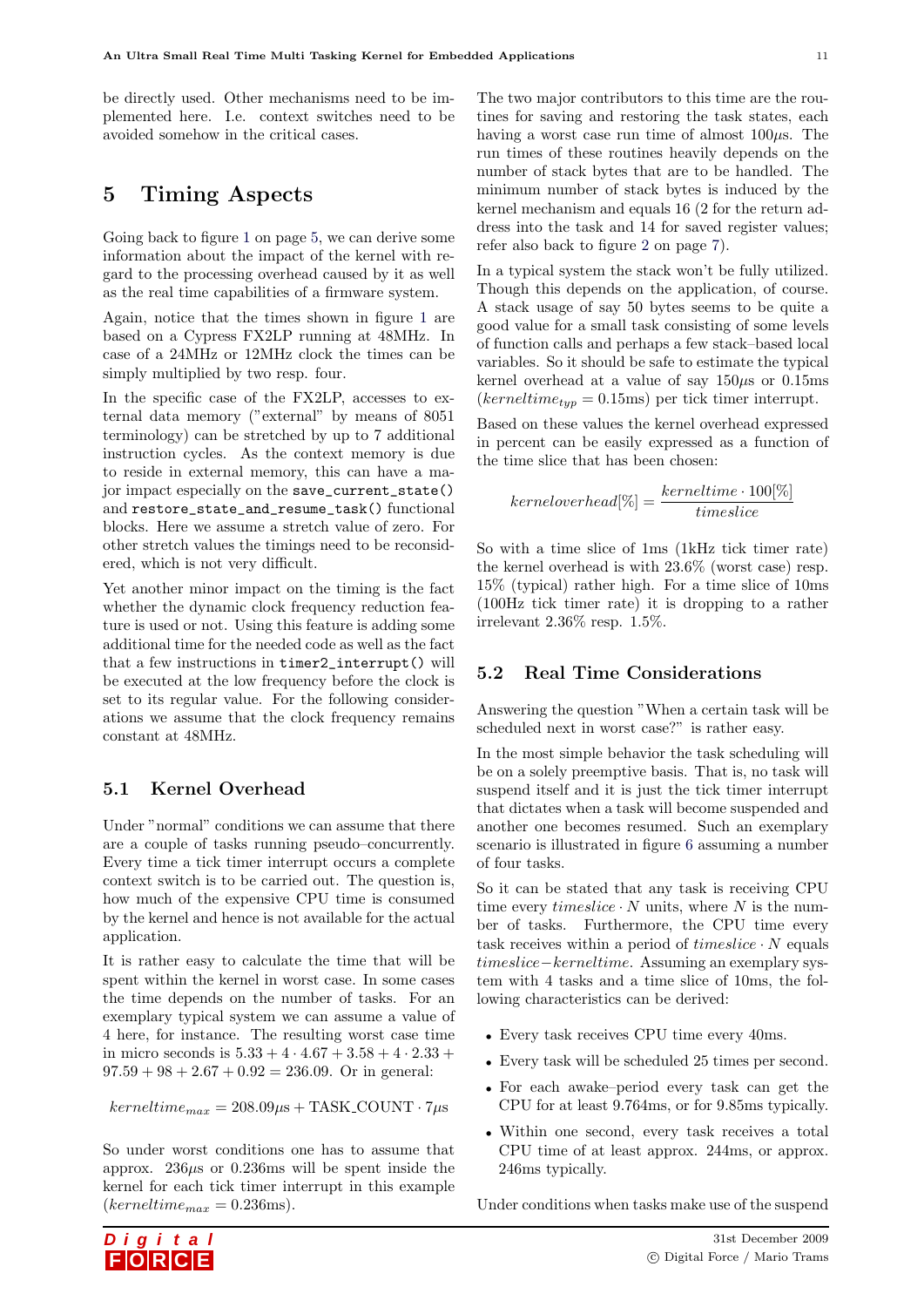

<span id="page-13-0"></span>Fig. 6: A trivial task scheduling example with 4 tasks



<span id="page-13-1"></span>Fig. 7: A task scheduling example with 4 tasks including suspends

functionality, things are looking a little bit more complicated as illustrated exemplary in figure [7.](#page-13-1)

What is optically visible from figure [7](#page-13-1) is that the CPU time each task receives over a given time span might be not equal from task to task and can significantly differ from each other. So, as shown in the example, across a period of four time slices, tasks 1 and 2 receive much more CPU time than tasks 3 and 4.

Whenever a tasks is suspending itself it does agree to "give away" the remaining time of the current time slice. Taking the worst case conditions into account, this task cannot expect to get back the CPU prior to a time of  $timeslice \cdot N$  units (where N is again the number of tasks). In the particular example shown in figure [7](#page-13-1) task 1 is rescheduled earlier within less than timeslice·3 units. However, this is just because tasks 3 and 4 were so "glad" and have suspended theirself.

Notice that in the example shown in figure [7](#page-13-1) the kernel does not switch to task 3 at tick  $T+1$  and keeps task 2 active. Similarly task 1 is kept active at tick  $T+3$  instead of switching to task 2. The reason for this behavior has been already explained back in section [4.3.](#page-8-1)

# 6 Kernel API and Sources

# 6.1 Kernel API Description

The following text gives a short description for all the relevant kernel functions that are to be (or can be) used by the application firmware.

These are just 5 resp. 6 functions in total.

#### 6.1.1 initialize task context()

Synopsis:

```
void initialize_task_context(
  unsigned char task_id,
  unsigned char initial_sleep,
  void *task_pointer
)
```
initialize\_task\_context() is to be called for each task that is to be registered within the kernel. This function needs to be called for each task one after each other. There are three parameters:

• task\_id specifies the unique identifier of the task starting at 1. The largest allowable value is specified by the global constant TASK\_COUNT (see kernel\_setup.h later). Notice that for simplicity there is not made any boundary check for this parameter! Specifying values larger than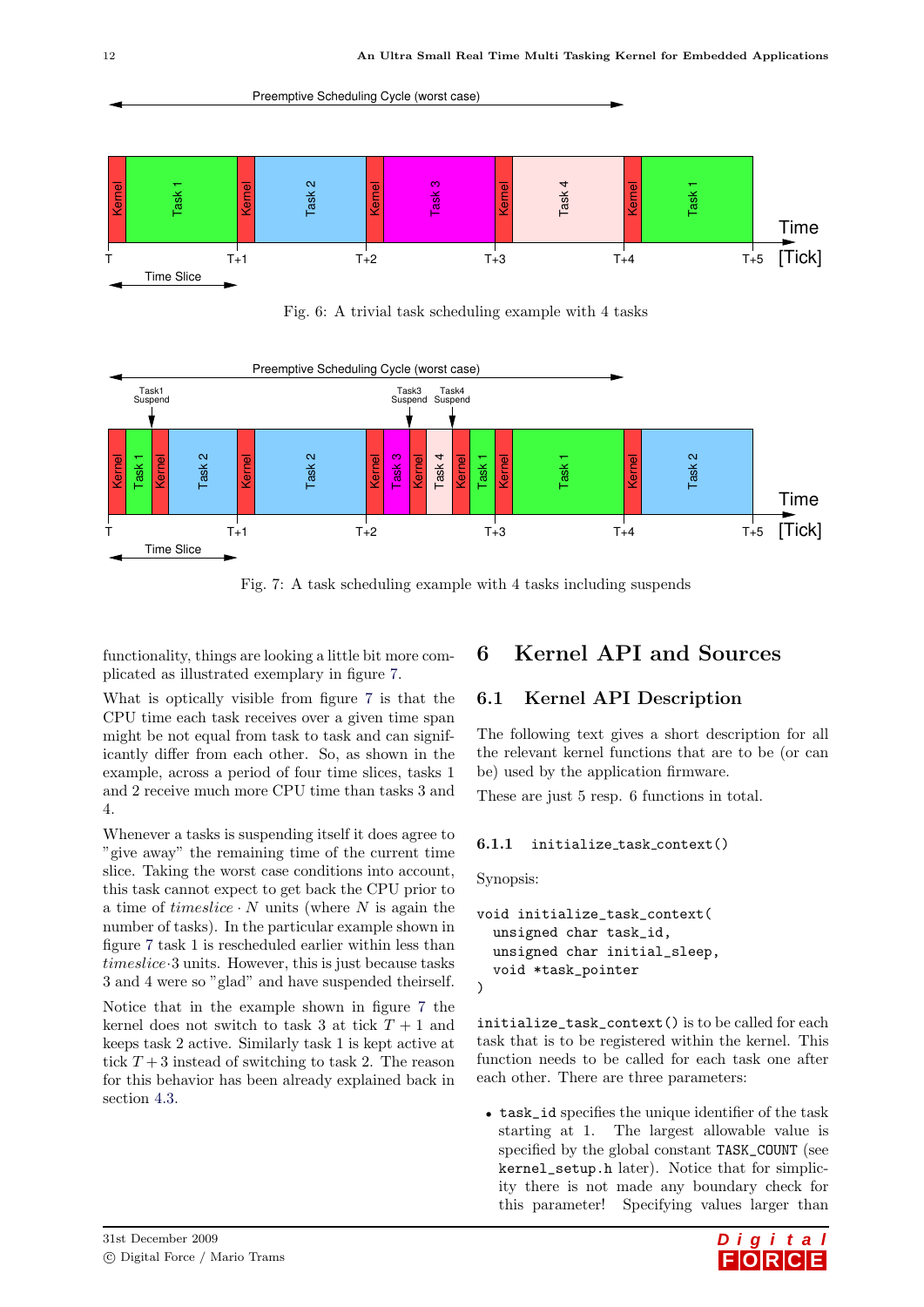TASK\_COUNT will silently fail with unpredictable system crashes.

- initial\_sleep specifies the number of time slices that will be (at least) waited before the task becomes started. If this feature is not needed a value of 0 is just fine.
- task\_pointer is a simple pointer to the root function of the according task.

Overall, initialize\_task\_context() is preparing the context memory of the given task properly. When the task becomes activated for the first time the function that has been specified through the task\_pointer argument will start executing.

Note: All tasks defined by TASK\_COUNT need to be registered! I.e. when TASK\_COUNT is 4, there need to be registered tasks with ids 1, 2, 3, and 4. Not less, not more, and no other ids. In case one task id is missing, this task will start up with an uninitialized context memory entry which results in an unpredictable behavior. Although it would not be difficult to add according error handling into the kernel, it has been not done for the sake of a small code footprint.

#### 6.1.2 start kernel()

Synopsis:

#### void start\_kernel(void)

This function first initializes some data structures required by the kernel and is setting up the CPU clock frequency to the value that has been defined in the header file containing various fixed kernel settings (also refer to the example application that is shown later in this document).

After the tick timer interrupt has been set up it proceeds directly with the scheduler and the kernel essentially comes to life.

start\_kernel() has no arguments and it will never return. Therefore calling start\_kernel() is the last operation to be done within the application firmware startup code. Code that is following start\_kernel() won't ever become executed!

Note: Prior to calling start\_kernel() the firmware needs to enable interrupts globally. The kernel itself will only enable its own timer interrupt, which is timer 2 in that case.

Note: Before calling start kernel() all tasks need to be registered via initialize\_task\_context().

#### $6.1.3$  suspend()

Synopsis:

void suspend(void)



By calling suspend() a task can put down its activities before this will be done preemptively at the end of the current time slice. Hence a task can give other tasks a chance to do some work instead of just burning CPU time. Depending on the situation, the task might not actually become suspended. This is the case when no other task is runnable momentarily.

In a worst case scenario and when all other tasks are busy, the time to wakeup can be specified as:

```
suspendtime_{max} = timeslice \cdot \texttt{TASK\_COUNT}
```
#### 6.1.4 sleep()

Synopsis:

void sleep(unsigned char ticks)

sleep() can be used by tasks to self-suspend them for the given number of kernel ticks. So the absolute sleep time depends on the selected kernel tick time resp. time slice.

A value of zero for ticks has no effect resp. has the same effect as a call of suspend().

As the 8 bit argument restricts the maximum number of sleep ticks to 255, longer periods can be achieved by calling sleep() multiple times within a loop or so.

Notice that the sleep time is associated with a certain jitter. Under worst case conditions the actual minimum and maximum sleep times are as follows:

 $sleeptime_{min} = timeslice \cdot (ticks - 1)$  $sleeptime_{max} = timeslice \cdot (ticks + TASK \_COUNT - 1)$ 

#### 6.1.5 get kernel tick()

Synopsis:

#### int get\_kernel\_tick(void)

This is just a helper function that needs to be used for retrieving the so–called kernel tick counter. Calling this function does not enter the kernel itself.

The kernel tick counter is a simple 16 bit integer that increments with every tick timer interrupt. When passing the value of 65535 it reverts back to 0.

Evaluating this counter is useful for implementing timeout detection mechanisms in software.

#### 6.1.6 acquire semaphore()

Synopsis:

)

```
void acquire_semaphore(
  idata unsigned char *semaphore
```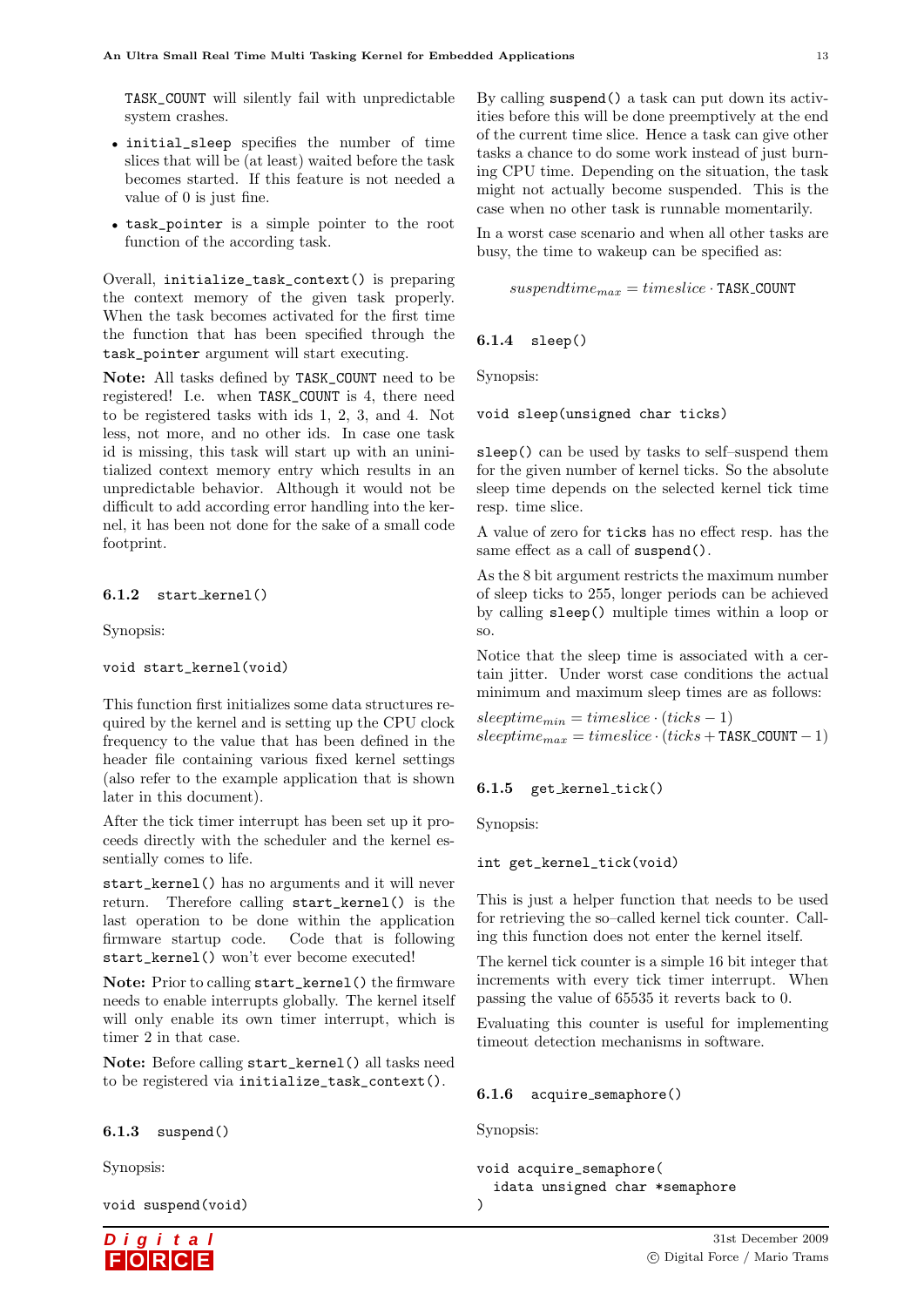acquire\_semaphore() is only present in case the kernel is compiled with semaphore support. As argument it receives a pointer to a semaphore variable that needs to be located within the internal RAM of the 8051. In case the specified semaphore is free, acquire\_semaphore() will return immediately while marking the semaphore to be occupied. Else it will cause a suspend of the calling task and will return when the semaphore is getting free some time in the future.

Notice that acquire\_semaphore() is usually not directly used by application code. Instead, it is indirectly used by higher–level macros that provide mutex and barrier support.

# 6.1.7 Mutex Macros

Before making use of a mutex, it needs to be globally defined via the following macro:

#### DEFINE\_MUTEX(MUTEX)

The parameter MUTEX is an identifier for the according mutex. Defining a mutex automatically does declare it to be "free" or "not occupied".

The mutex can be used by the application by instantiating the following macros:

#### ENTER\_CRITICAL\_SECTION(MUTEX) LEAVE\_CRITICAL\_SECTION(MUTEX)

Notice that these macros must not be used within interrupt service routines!

#### 6.1.8 Barrier Macros

The barrier handling is much like the mutex handling. A barrier needs to be defined with

#### DEFINE\_BARRIER(BARRIER)

The parameter BARRIER is an identifier for the according barrier. Defining a barrier automatically does declare it to be "set". I.e. a task reaching it won't pass it.

The barrier can be used by instantiating the following macros:

#### WAIT\_FOR\_BARRIER(BARRIER) CLEAR\_BARRIER(BARRIER)

Notice that per barrier there has to be exactly one task and no more that is making use of WAIT\_FOR\_BARRIER(), while multiple tasks including application interrupt service routines can apply CLEAR\_BARRIER() for one and the same barrier.

# 6.2 Kernel Source Structure

The kernel consists of the following files:

• kernel.c

This is the main implementation file.

• kernel.h

kernel.h is the main header file that is to be included by the application firmware. It contains prototype declarations of "public" kernel functions.

- kernel\_definitions.h This header file contains various definitions and macros.
- kernel\_setup.h

In kernel\_setup.h several settings regarding the kernel operation are to be made. Normally this is the only file that is to be modified according to the application firmware needs.

These things will be explained along with the example firmware description shown in the next section.

# 7 Example Application

In this section I want to present a small exemplary firmware that demonstrates the ease of use of the kernel and most of its features. It is part of the kernel distribution and so to speak the default application.

This application firmware is not of practical use, but merely academic. The things realized by the firmware:

- There are two tasks 1 and 2.
- Task 1 inverts bit 4 of port C every approx. 0.5s.
- Task 2 inverts bit 5 of port C every time it is instructed from task 1 to do so.
- Task 1 is telling task 2 to do its job every 10 inversions of bit 4 of port C.
- There is an independent timer interrupt that inverts bit 0 of port E regularly by making use of timer 0.
- The system clock is to be set to 48MHz.

As both tasks 1 and 2 access port C, this access needs to be protected by a critical section. Because critical sections cannot be used from within an interrupt service routine, the interrupt routine cannot access port C as well. For this example application this is no problem as the interrupt service routine is accessing the independent port E.

# 7.1 Setting up the Kernel

First of all, some of the vital kernel settings need to be made. These things are to be done within the header file kernel\_setup.h. Its contents for this exemplary firmware are shown in listing [4.](#page-16-0)

The CPU frequency is set to 48MHz (line 37). The

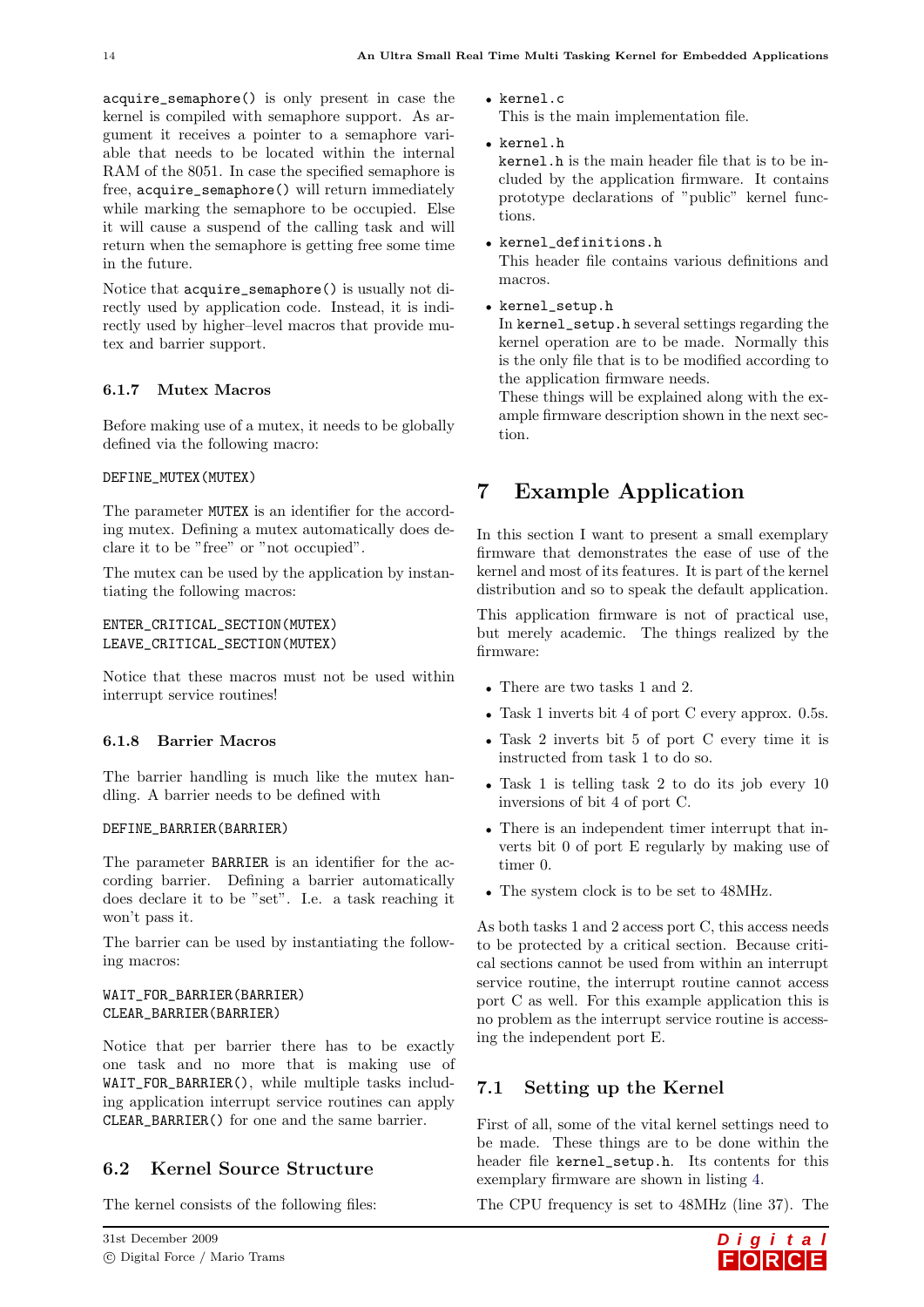<span id="page-16-0"></span> $28 \left( \text{\#ifndef ...} \textsf{KERNEL}\textsf{SETUP}.\textsf{H} \textsf{I} \right)$  $29$   $#$ define  $-KERNEL-SETUP_H$ .  $\frac{30}{31}$  $31$   $\rm \mid \textit{/} /$  Definition of the maximal CPU clock frequency to be used. For the FX2LP this  $32$   $\rm \mid \textcolor{black}{//}$  can be either 12MHz, 24MHz or 48MHz. Notice that the frequency might get  $33$   $\rm \times$  forced down to 12MHz in case the system is idle and this feature has been  $34 \mid \textit{// enabled}$  (see MINIMIZE\_CLOCK\_WHEN\_IDLE below). 35 |*//#define CPU\_FREQ\_MHZ 12*  $\frac{36}{37}$  // $\frac{44}{7}$ define CPU\_FREQ\_MHZ 24 #define CPU\_FREQ\_MHZ 48 38 The KERNEL\_TICK\_TIME\_MILLISECONDS constant specifies the so-called  $40 \mid \textcolor{red}{\textbf{\textit{/}}\textbf{\textit{/}} }$  tick time of the operating system in milliseconds.  $41$   $\rm \left/ \right/$  Notice that there are need to be paid attention to maximum values  $42 \frac{1}{4}$  depending on the selected frequency:  $\begin{array}{c|c} 43 & // & -12 \overline{\mathsf{M}} \overline{\mathsf{H}} \overline{\mathsf{H}} \end{array}$  . The maximum permitted kernel tick time is 82 ms - 24MHz: maximum permitted kernel tick time is 32ms  $\frac{45}{46}$   $\frac{7}{4}$  - 48MHz: maximum permitted kernel tick time is 16ms  $#$ define KERNEL\_TICK\_TIME\_MILLISECONDS 10 47  $48$  // Definition whether the CPU frequency is to be set to the lowest  $49$   $\frac{1}{2}$  possible frequency (12MHz) in case the system is idle.  $50$   $\frac{1}{2}$  Remove/comment this definition in case changing the frequency is  $\begin{array}{c|c} 51 & // & \text{to} & \text{onitted} \\ 52 & // \text{#define} & MINIMIZ \end{array}$  $1/4$ define MINIMIZE\_CLOCK\_WHEN\_IDLE 1 53  $55$  // Definition whether kernel semaphores are to be used or not.<br> $55$  // Remove/comment this definition to disable kernel semaphore  $55 \frac{1}{4}$  Remove/comment this definition to disable kernel semaphore support.<br> $56 \frac{1}{4}$  define USE KERNEL SEMAPHORES 1  $#$ define USE\_KERNEL\_SEMAPHORES 1 57  $58$   $\frac{1}{10}$  Number of tasks excluding the idle task. 59 #define TASK\_COUNT 2  $60\atop 61$ 61  $\frac{1}{1}$  Definition of the base address for the context memory area<br>62  $\frac{1}{1}$  ATTENTION: Due to code optimization task context memory MI ATTENTION: Due to code optimization task\_context\_memory MUST start  $63 \frac{1}{4}$  at a 128 byte boundary in external memory  $64$  //  $( i.e. 0 xXX00 or 0 xXX80)$ !!!!  $65$   $\frac{1}{4}$  We set the base in a flexible manner occupying the upper range of 66  $\frac{7}{7}$  the external memory included in the FX2LP. So the exact base depends<br>67  $\frac{7}{7}$  on the number of tasks on the number of tasks  $68$   $//$  Notice that we do not have to include the idle task here, because  $\begin{array}{c|c} 69 & // \text{ this one has got no context memory} \\ 70 & \text{#define COMTEXT-MEMORY-BASE 0x4000 -} \end{array}$ #define CONTEXT\_MEMORY\_BASE 0x4000 − 128 \* TASK\_COUNT 71  $72$   $\#$ endif // \_\_KERNEL\_SETUP\_H\_\_



 $\begin{pmatrix} 1 & 1 \\ 1 & 1 \end{pmatrix}$ 

kernel tick time is set to a value of 10ms here (line 46).

The frequency reduction feature has been turned off (line 52). This is, because we want to have the application–specific timer interrupt rate at a constant level. When we allow a frequency switching, this would also affect the timer rate which is not desired.

Kernel semaphore support is turned on (line 56).

The number of tasks is set to 2 (line 59).

Finally, the address of the context memory location is defined in line 70. A flexible macro is used here that is placing the context memory at the very end of the 16kB of external memory offered by the FX2LP. So as there are two tasks, the memory from 0x3E00 — 0x3FFF will be utilized. As already described in section [4.2,](#page-7-1) the compiler needs to be advised to not use this range for other data storage.

# 7.2 Firmware Main Code

The main firmware code is mostly self–explaining through its extensive comments. Nonetheless it's worth some extra words.

The main() function as well as some global definitions are shown in listing [5.](#page-17-0)

Definitions for the needed mutex as well as for the barrier by making use of the according macros can be seen in lines 34 and 38.

In main() first of all the stretch–setting becomes set to zero (line 54). This is an FX2LP–related feature that allows to insert wait states during accesses to external memory.

Next timer 0 is set up (lines 64–78). It will be used as time base to generate a square wave output at bit 0 of port E.

Then port E is configured properly (lines 82–84).

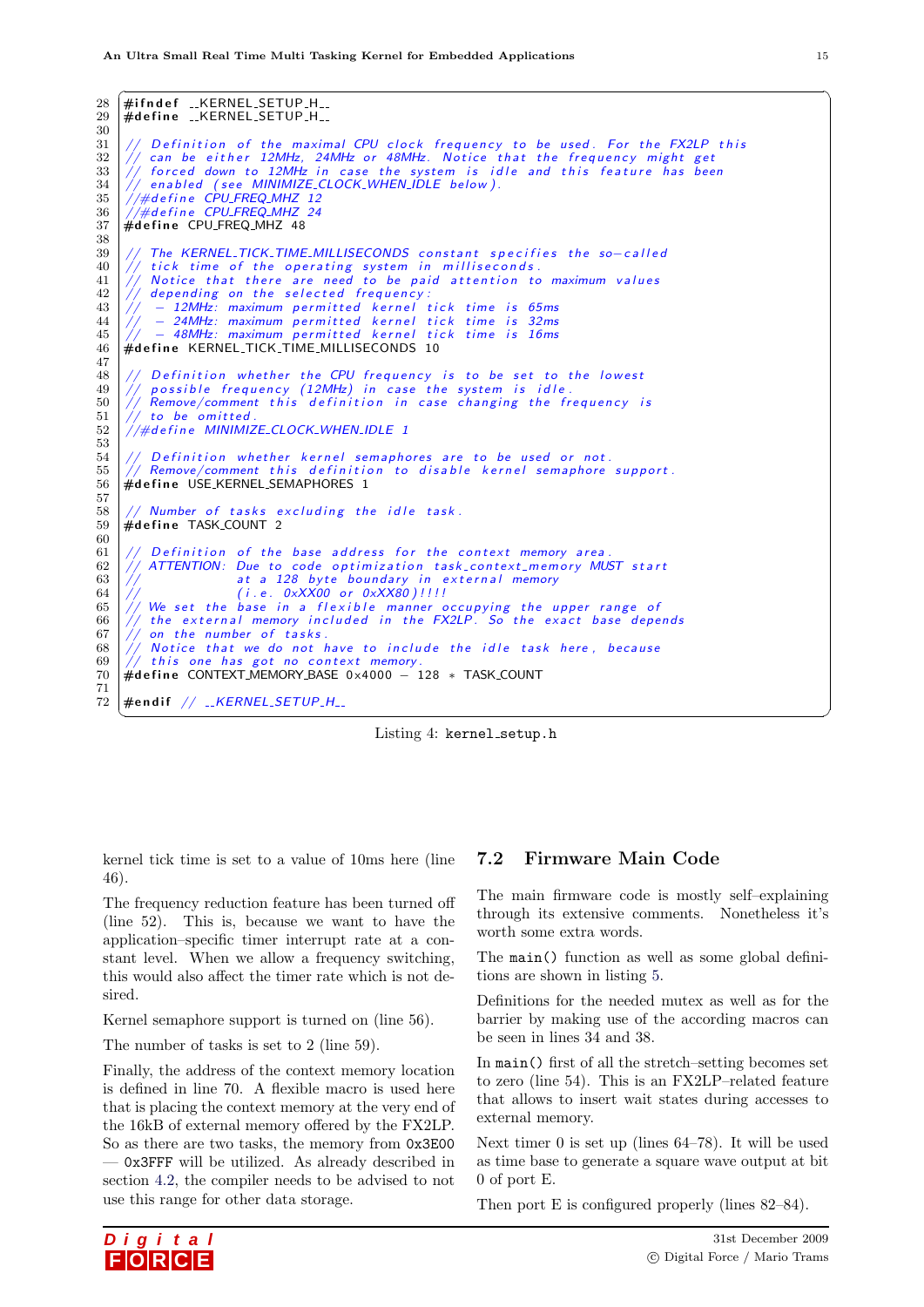```
31
 32
 33
 34
 35
 36
 37
 38
 39
 40
 41
 42
 4344
 4546
 47
 \overline{AB}49
 505152
 53
 54
 55
 56
 .57
 58
 59
 60
 61
 62
 63
 64
 65
 66
 67
 68
 69
 70
 71\,72
 \begin{array}{c} 73 \\ 74 \end{array}75
 76
 77
 78
 79
 8081
 82
 83
 84
 85
 86
 87
 88
 89
 90
 91
 92
 93
 94
 95
 96
 97
 98
 99
100101\,
```

```
/ Definition of a (global) mutex that is needed by this application<br>/ in order to ensure avoiding "lost updates" for accesses to some<br>/ io port registers.
DEFINE_MUTEX(port_access_mutex);
   Definition of a (global) barrier that is needed for the control of
     task 2 through task 1.
DEFINE_BARRIER(task2_barrier);
    Declaration of some function prototypes.
void timer0_interrupt(void) __interrupt 1;
void task1(void);
void task2(void);void main(void) {
      Clear bits 2:0 of CKCON in order to select a stretch of 0.
      Crear bits 2:0 or CACON in order to select a stretch or 0.<br>
Note: Per default stretch=1 is selected which is slowing down<br>
the access of external memory by one instruction cycle.<br>
Notice that in case of the FX2LP the on-ch
  The same structure of the twist<br>CKCON & = "0x07;
      Initialize timer 0 which will be used for generating periodic interrupts.
       This is just for explanatory purposes.<br>Timer 0 will be configured as simple 16 bit counter that will generate
   \sqrt{\vphantom{a}} an interrupt every 65536\ast12 CPU clock cycles (approx. 61Hz for 48MHz).
   // TMOD.2 = 0 (Timer 0 is a timer)
  // TMOD.2 = 0 (Timer 0 is a concerned to // TMOD.1:0 = 01 (Timer 0 in mode 1 - 16 bit timer)<br>TMOD &= 0xF8; // clear bits 2:0<br>TMOD |= 0x01; // bits 1:0 = 01 \Rightarrow Timer 0 mode 1Clear bit 3 (TOM) of CKCON (Timer 0 uses CLK24/12)
  CKCON &= 0 \times F7;
    // Load the initial Timer 0 value.
  \overline{T}LO = 0;
   TH0 = 0:
     / Enable Timer 0 interrupt.
  \overline{1E} = 0x02;
     / Enable Timer 0.
  \text{TCON} = 0 \times 10;
     / Initialize port E and configure bit 0 of port E as output.
  \overline{P}ORTECFG = 0x00;
   IOE = 0 \times 00;OEE = 0 \times 01\sqrt{2} Initialize context data for task 1
   initialize_task_context(1, 0, (void*) &task1);
   // Initialize context data for task 2.<br>initialize_task_context(2, 0, (void *) & task2);
  // Enable global interrupts.<br>IE |= 0 \times 80;
   // Start up the kernel including the registered tasks.<br>// We will not return from there and this main() function basically<br>// terminates here.
   start_kernel();
```
Listing 5: firmare.c (Main Code)

 $\rightarrow$ 

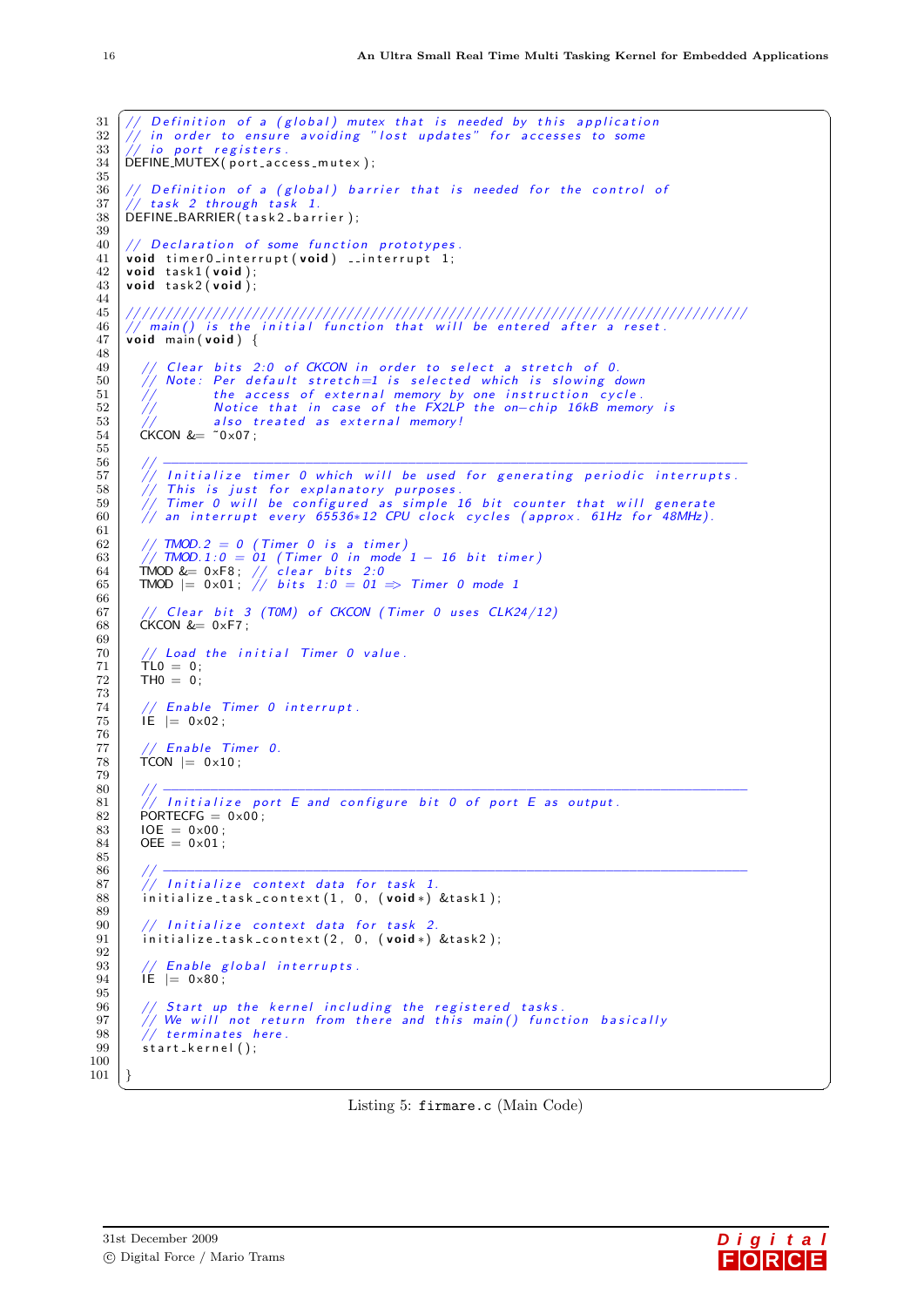<span id="page-18-0"></span>

| 103<br>104<br>105 | // timer0_interrupt() is the interrupt service routine for timer 0. It just<br>$//$ inverts bit 0 of port E. |
|-------------------|--------------------------------------------------------------------------------------------------------------|
| 106               |                                                                                                              |
| 107               | <b>Notes:</b>                                                                                                |
| 108               | // $-$ Kernel functions (i.e. sleep() or suspend()) cannot be called from                                    |
|                   | 109   // interrupt routines!                                                                                 |
|                   | 110 $\frac{1}{\sqrt{}}$ - No synchronization macros except CLEAR_BARRIER() must be used within an            |
| 111               | $\frac{1}{2}$<br>interrupt service routine!                                                                  |
| 112               | void timer0_interrupt(void) __interrupt $1 \n\{$                                                             |
| 113               |                                                                                                              |
| 114               | // Just invert bit 0 of port E.                                                                              |
| 115               | $IOE \cong 0 \times 01$ :                                                                                    |
| 116               |                                                                                                              |
| 117               |                                                                                                              |

Listing 6: firmare.c (Application-specific Interrupt Service Routine)

```
119
120
121
122
       void task1 (void) {
123
124
125
          unsigned char counter = 0;
126
127
               First we initialize port C accordingly.
              This we include this is not really necessary, because the register change<br>operations are carried out atomically by the 8051, we protect<br>the access by an according mutex. So this does also illustrate the
128
129
130
              mutex operation for demonstrational purposes.<br>Notice, that for simplicity we put all three initialization steps
131
132
          // within a single critical section.<br>ENTER_CRITICAL_SECTION(port_access_mutex);
133
134
         PORTCCFG &= 0xEF; // clear bit 4 (make port C / bit 4 normal 10 pin)<br>IOC &= 0xEF; // clear bit 4 (set port C / bit 4 zero)<br>OEC = 0x10; // set bit 4 (make port C / bit 4 output)
135
136
137
          LEAVE_CRITICAL_SECTION(port_access_mutex);
138
139
140
           // The actual task consists of an endless loop.
141
          \overline{d}o {
142
                / Put the task to sleep for a dedicated (minimal) time. The time is to be<br>/ specified in kernel ticks. The time a kernel tick takes has to be specified<br>/ in kernel_setup.h. With a sleep time of 50 and a kernel tick time of
143
144
145
              \frac{1}{\sqrt{1}} this equals a total time of 0.5s.
146
147
             sleep(50);
148
149
             // Invert port C / bit 4. Again, we protect this operation by the
                 according mutex, although this is not really necessary, because<br>the inversion will be carried out by the 8051 as an atomic operation.
150
151
152
             ENTER_CRITICAL_SECTION(port_access_mutex);
             IOC = 0 \times 10;153
             LEAVE_CRITICAL_SECTION(port_access_mutex);
154
155
156
                 Increment a counter.
             // Every time it reaches a value of 10, it is set back to zero and a<br>// Every time it reaches a value of 10, it is set back to zero and a
157
158
159
             counter++;if (counter = 10) {
160
161
                \overrightarrow{\text{counter}} = 0;
                CLEAR_BARRIER(task2_barrier);
162
163
             J.
164
165
          } while (1);
166
167
```
Listing 7: firmare.c  $(Task 1)$ 

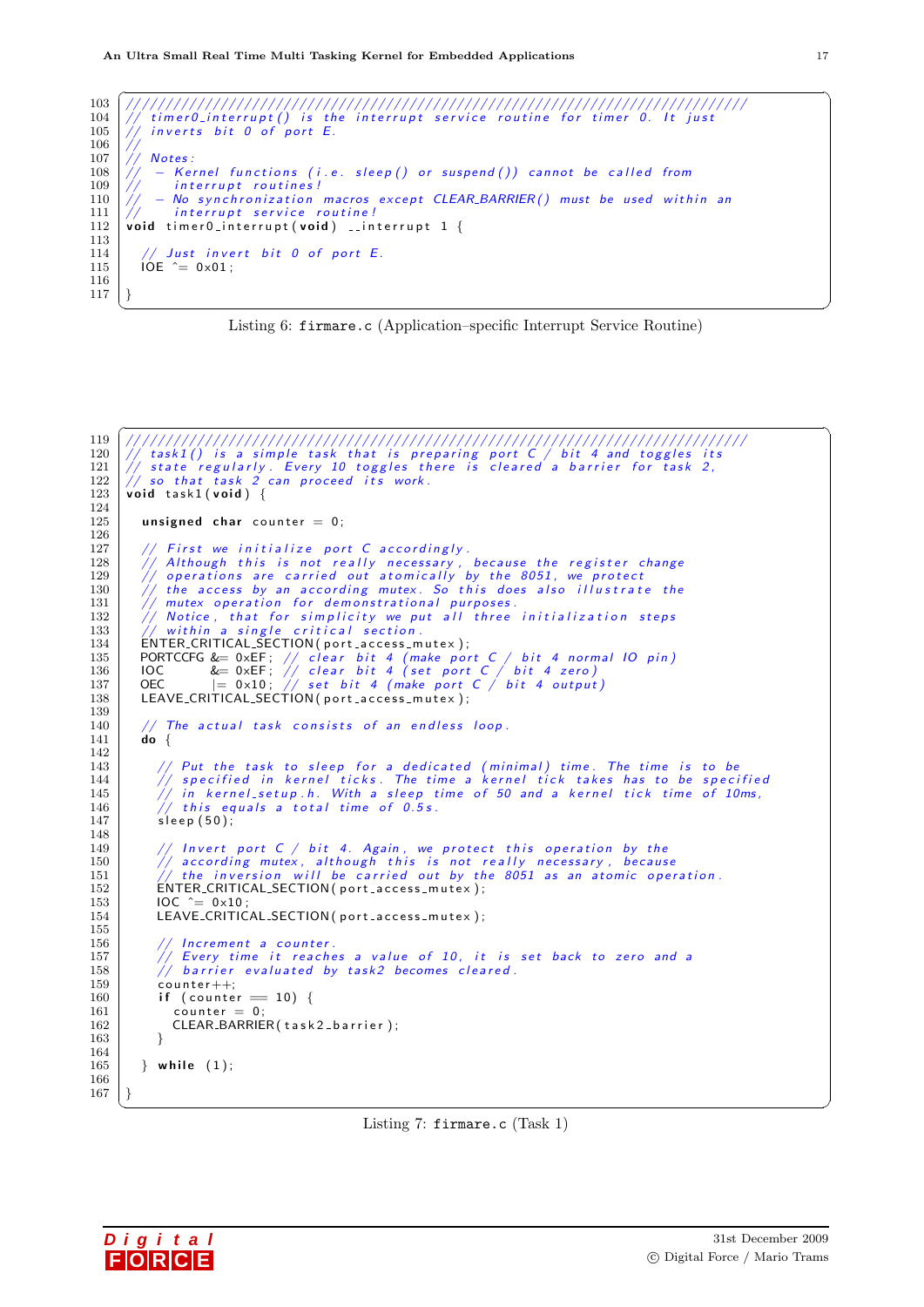```
169
170
171
     void task2(void) {
172
173
                    to task 1.
                                initialize bit 5 of port C.
174
           Similar
       ENTER_CRITICAL_SECTION(port_access_mutex);
175
       PORTCCFG &= 0xDF; // clear bit 5 (make port C / bit 5 normal 10 pin)<br>10C &= 0xDF; // clear bit 5 (set port C / bit 5 zero)<br>0EC = 0x20; // set bit 5 (make port C / bit 5 zero)
176
177
178
       LEAVE_CRITICAL_SECTION(port_access_mutex);
179
180
181
        // The actual task consists of an endless loop.
182
183
       do \{184
         // We go to sleep here and wait for the barrier task2_barrier to be cleared<br>// by task 1.
185
186
187
         WAIT_FOR_BARRIER(task2_barrier);
188
189
            When the barrier has been cleared, we invert bit 5 of port C.
         ENTER_CRITICAL_SECTION(port_access_mutex);
190
191
         10C \cong 0 \times 20:
         LEAVE_CRITICAL_SECTION(port_access_mutex);
192
193
             Then we will repeat the loop. I.e. we wait until the barrier has been
194
         // ''''' "<br>// cleared again.
195
196
       } while (1);
197
198
199
```
Listing 8: firmare.c  $(Task 2)$ 

Now the actual kernel-related work is carried out. In lines 88 and 91 the contexts of the two involved tasks become initialized. The global interrupt enable flag becomes set as well (line 94). Enabling interrupts is important as this is not done within the kernel.

Finally, in line 99 start\_kernel() is called which rounds up the main() function. Code that follows calling start\_kernel() would never get executed.

The interrupt service routine for timer  $0$  is shown by listing 6. It just inverts bit 0 of port E. That's all.

Listing 7 shows the code of the function that is representing task 1.

Task 1 has a local counter variable as it needs to know when to signal task 2 to proceed.

In lines 134–138 the according fraction of port C becomes initialized. Although not really necessary, the accesses of the port C registers are wrapped within a critical section. Notice that one would actually put the port C initialization into the main() function. However, this has not been done here for purposes of illustration.

The actual work of task 1 is carried out within an endless loop that spans across lines  $141-165$ .

Within the loop, first of all task 1 puts itself to sleep for 50 kernel ticks. As the kernel tick time has been set to 10ms (see listing 4), the absolute sleep time is 500ms or 0.5s. Notice that this time is subject to a small jitter as described earlier.

After task 1 is waking up again, it inverts bit 4 of port C (lines  $152-154$ ). This inversion is also wrapped within a critical section, because formally task 2 can simultaneously access port C as well. Actually, this will never be a problem, as the toggle-operation will be translated into an atomic read-modify-write. Nonetheless, the critical section is used in order to be formally correct and to illustrate the use of it.

Once the primary work is done the local counter becomes incremented and checked whether it reached 10 already. If so, it becomes reset to zero and the barrier that is used for the control of task 2 becomes cleared.

The initial code of task  $2$  (listing  $8$ ) is similar to that of task 1. There is just made the proper configuration of bit 5 of port C.

Likewise to task 1, the main part of task 2 is done within an endless loop (lines  $183-197$ ).

In the beginning, task 2 is waiting for the barrier to be cleared. Once the barrier has been cleared by task 1, task 2 will wake up at the next occasion. Then it inverts bit 5 of port C and the loop is starting over again.